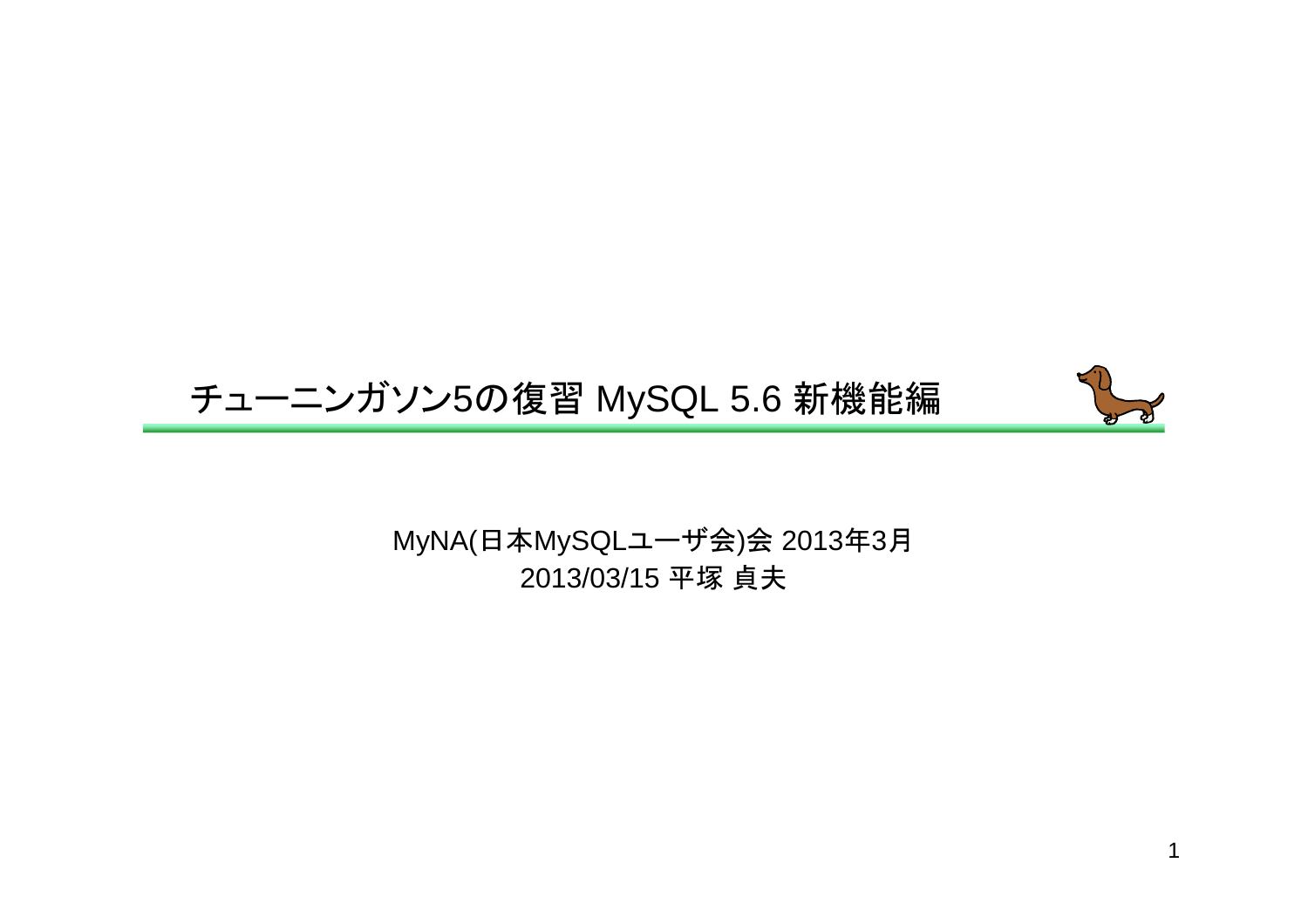### 自己紹介



- DBエンジニアやってます。専門はOracleとMySQL。ーシステムインテクレータで主にRDRMSのトラフ システムインテグレータで主にRDBMSのトラブル対応をしています。仕事の割合はOracle:MySQL=6:4ぐらいです。
- Twitter:@sh2nd
- はてな:id:sh2
- AN ORACLE®
- 写真は実家で飼っているミニチュアダックスのオス、アトムです。

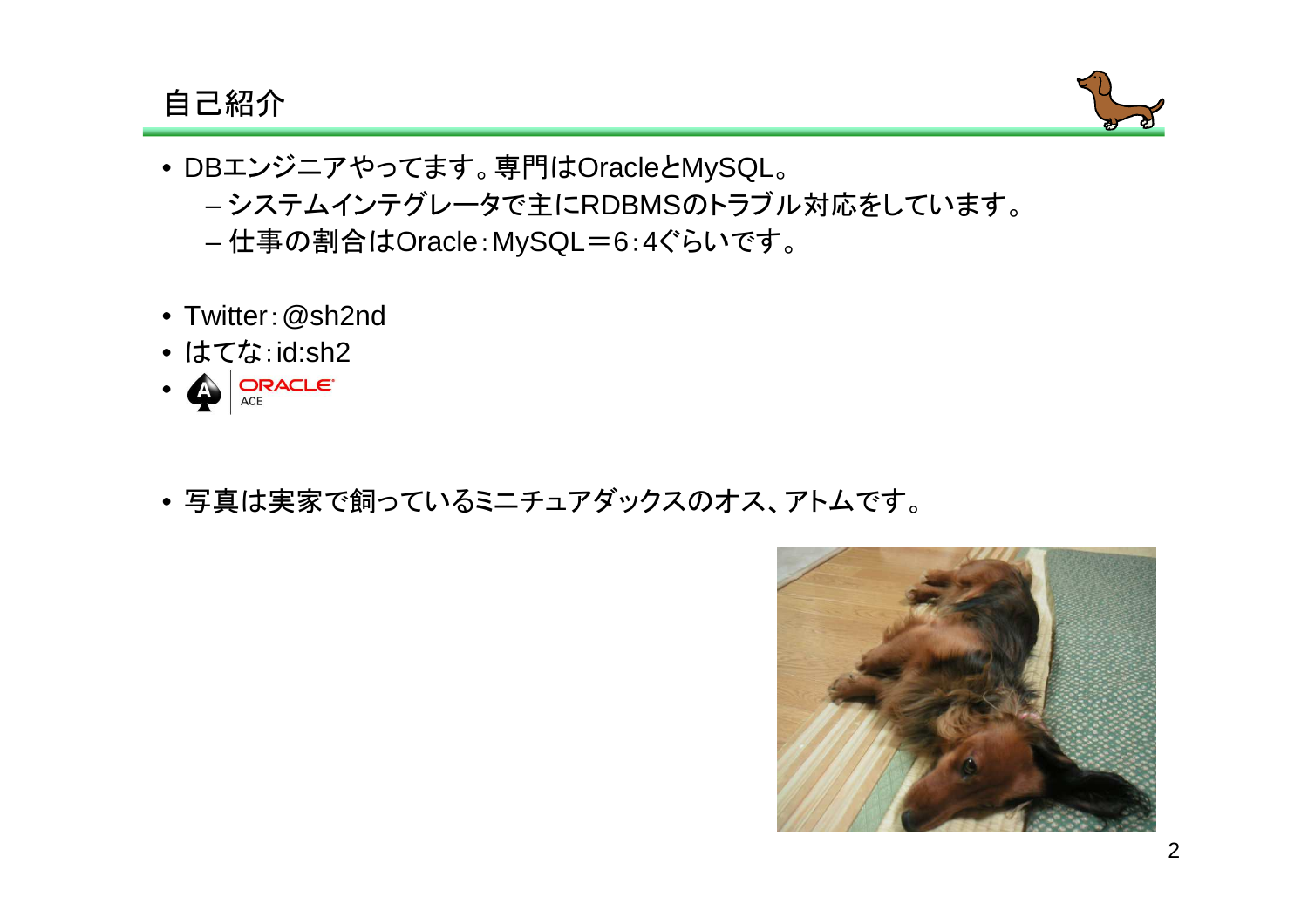# 前回のあらすじ

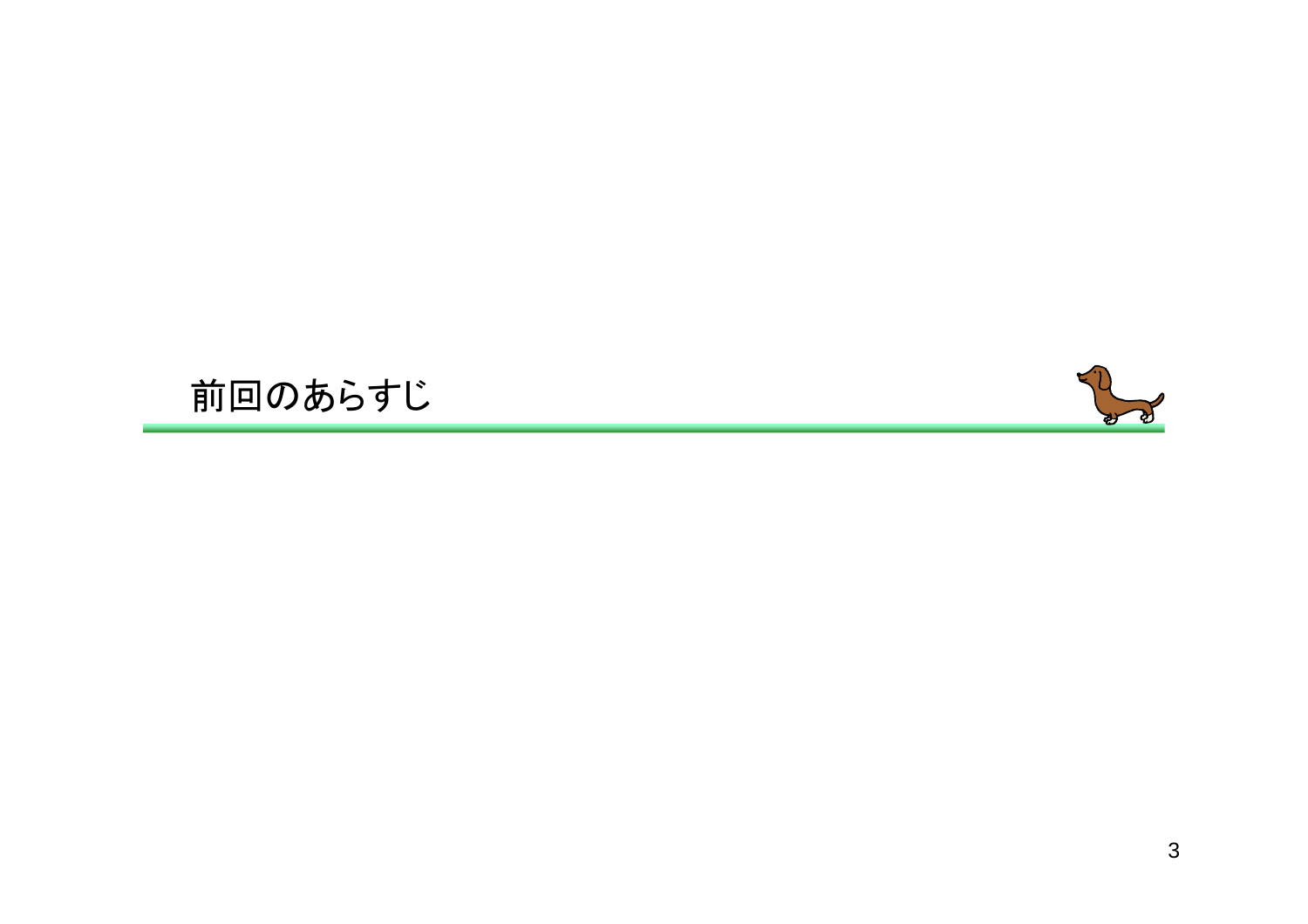前回のあらすじ



• チューニンガソン5の復習 MySQL 5.5 チート編<br>- http://d.hatena.ne.in/sh2/20130304 http://d.hatena.ne.jp/sh2/20130304



処理時間 ( 秒 )<br>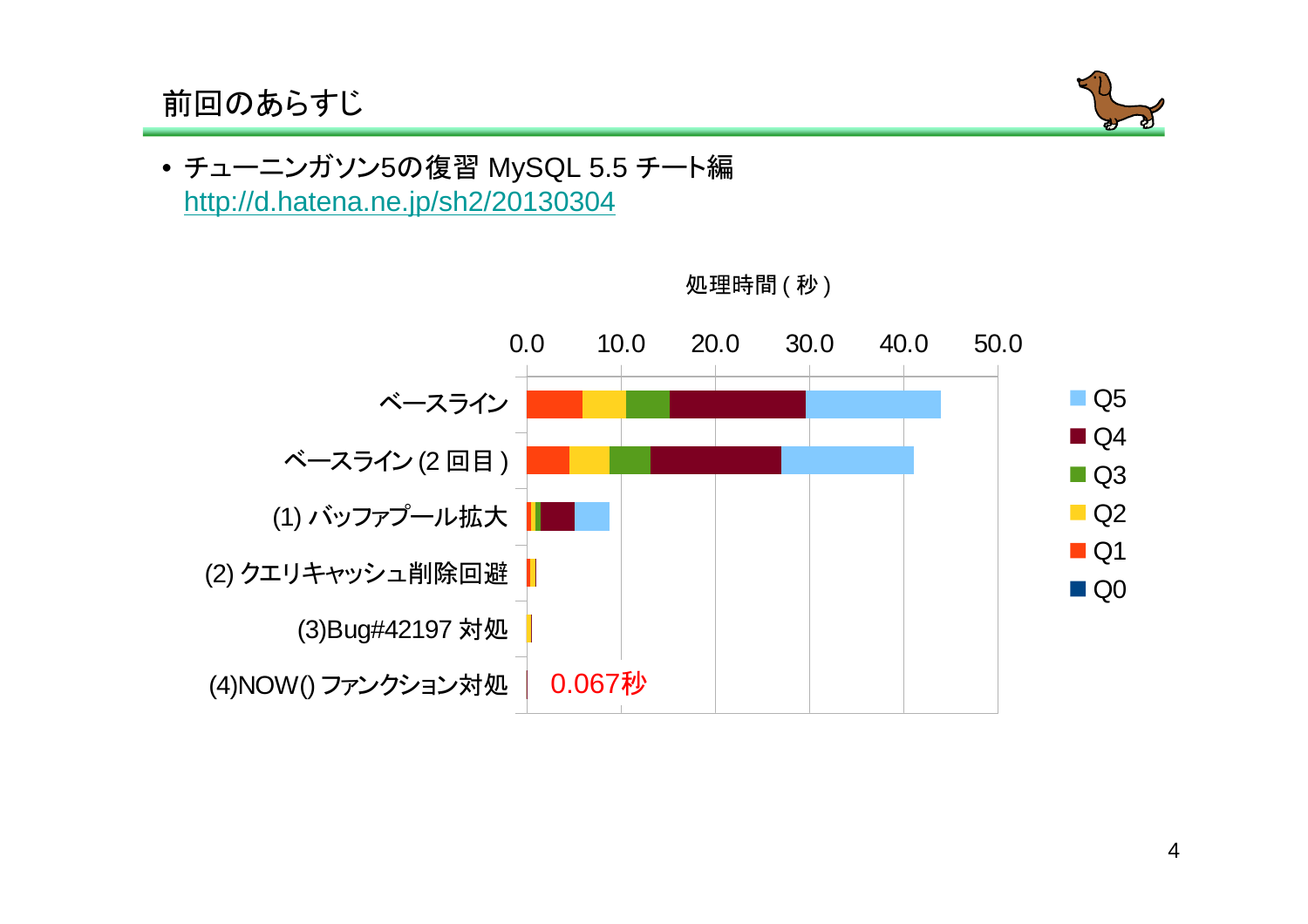## 本日のお題



- 前回はMySQL Proxyを用いてRESET QUERY CACHEを回避するという、わりとひどいチューニングをしました。
- 今回は、できるだけ業務に応用可能な状態を維持しつつチューニングしていきます。

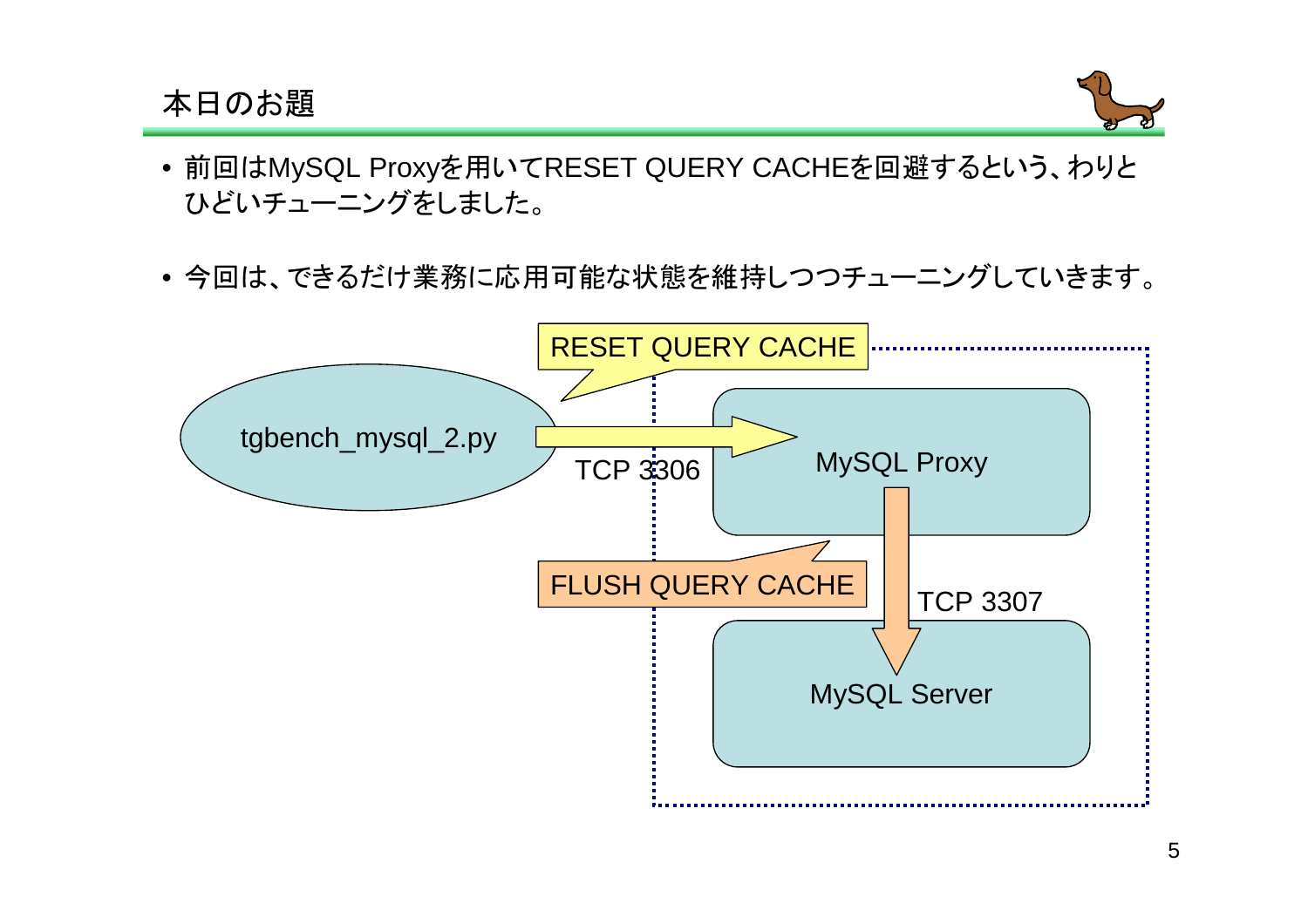# チューニングその5:MySQL 5.6にアップグレード

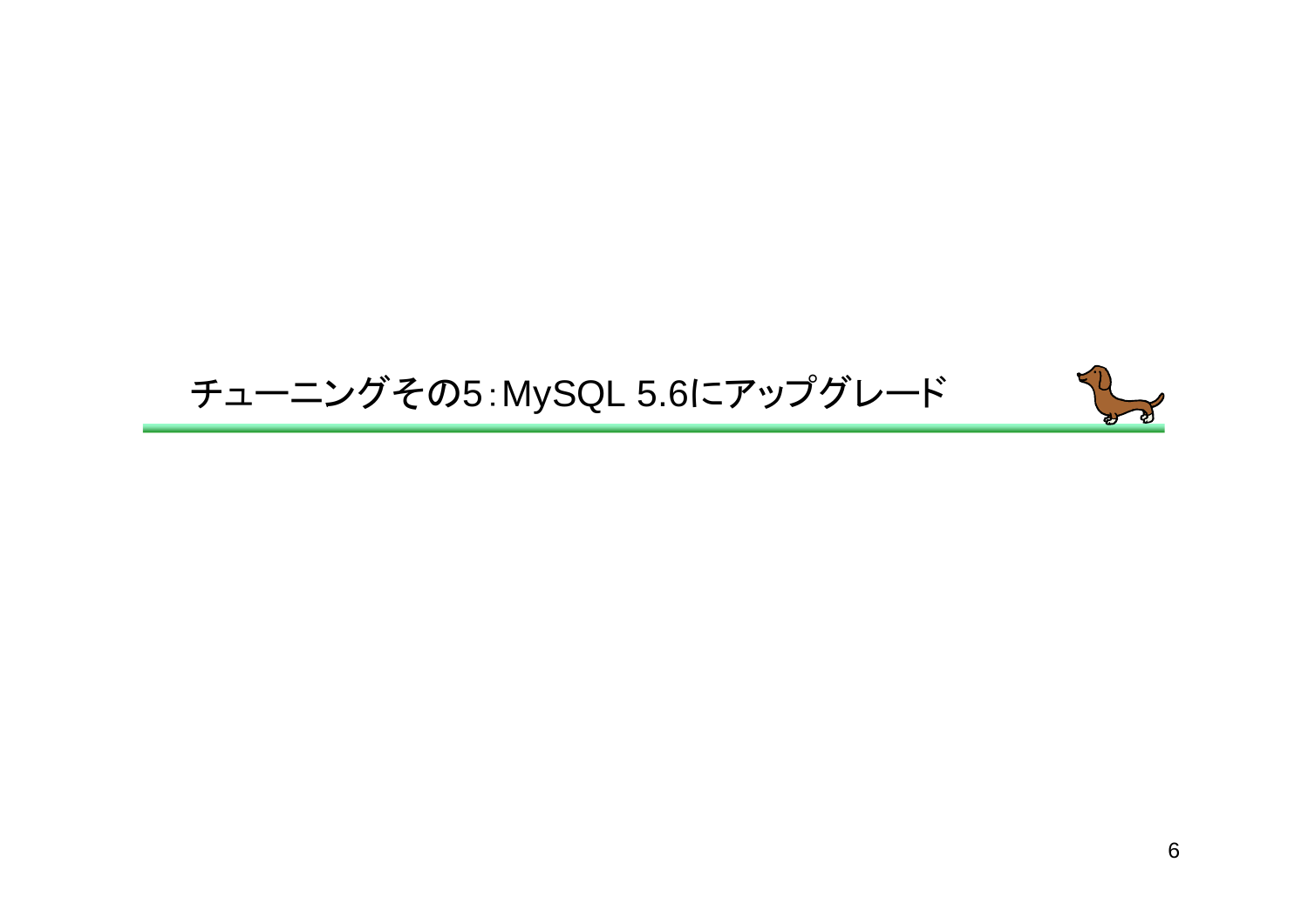



- MySQL Proxyを外して、MySQL 5.6.10にアップグレードしました。
- 遅くなりました。

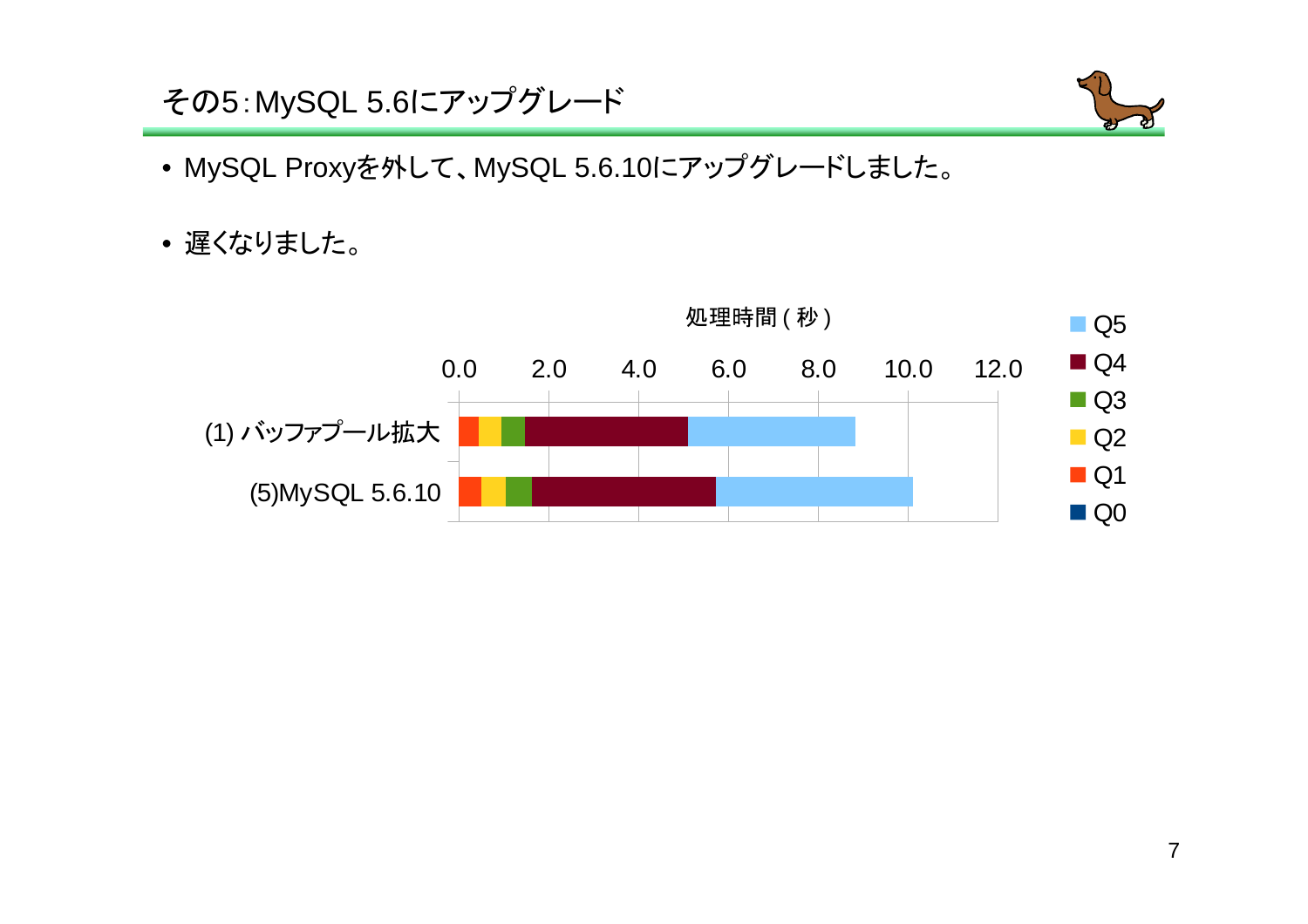MySQL 5.6に対する性能改善の取り組み



- 本件FacebookとPerconaが食いついています。
	- My MySQL is faster than your MySQL https://www.facebook.com/notes/mysql-at-facebook/my-mysql-is-fasterthan-your-mysql/10151250402570933
	- Is MySQL 5.6 slower than MySQL 5.5? http://www.mysqlperformanceblog.com/2013/02/18/is-mysql-5-6-slowerthan-mysql-5-5/
- Performance Schemaがデフォルトで有効化されたこと、メタデータロックの仕組みにCPUスケーラビリティがないことが原因と見られています。
	- MySQL Bugs: #68413: performance\_schema overhead is at least 10%http://bugs.mysql.com/bug.php?id=68413
	- MySQL Bugs: #66473: MySQL 5.6.6-m9 has more mutex contention than MySQL 5.1http://bugs.mysql.com/bug.php?id=66473
- 今回はMySQL 5.5に戻したりはせず、このまま作業を進めます。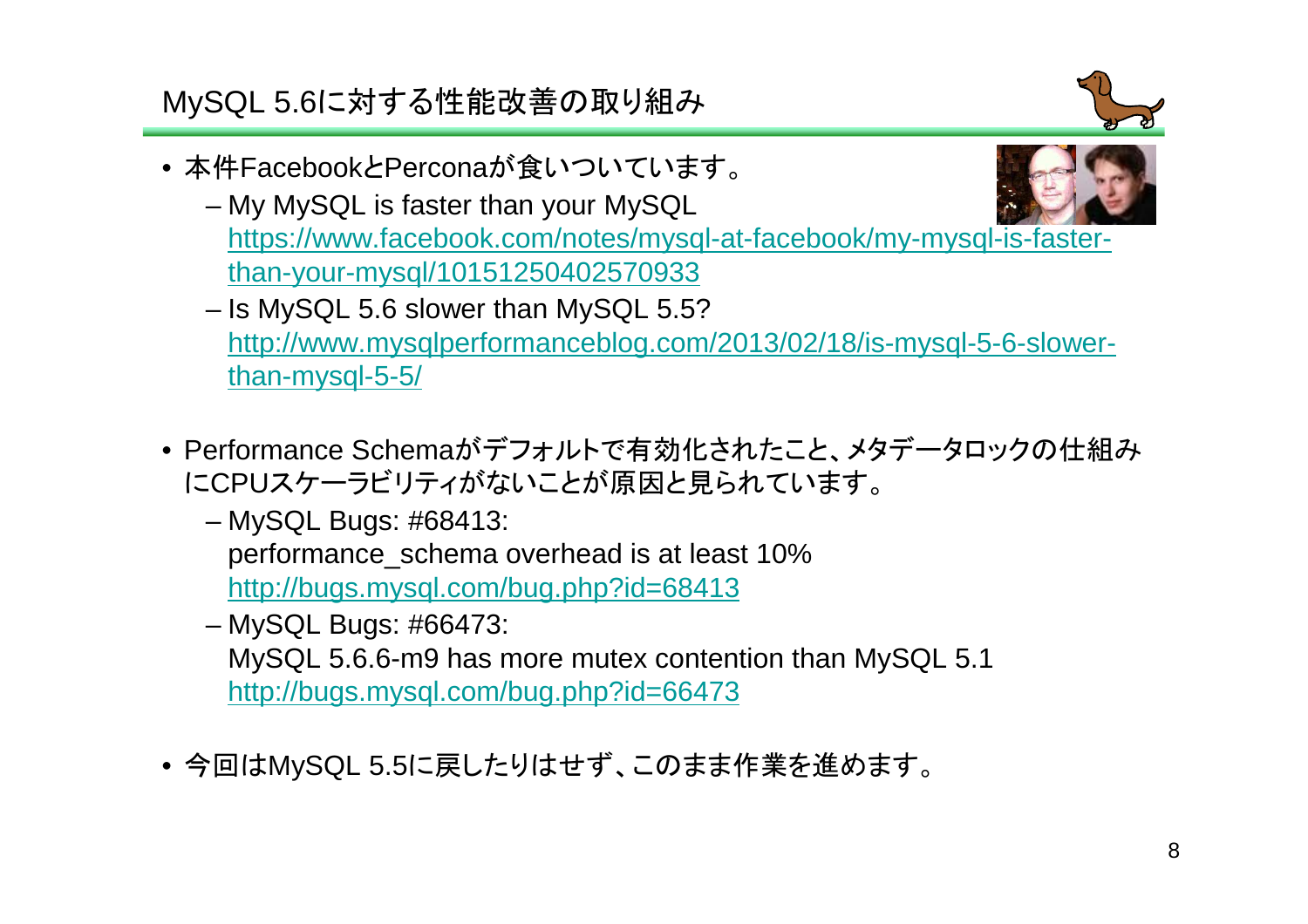## チューニングその6:インデックスの追加

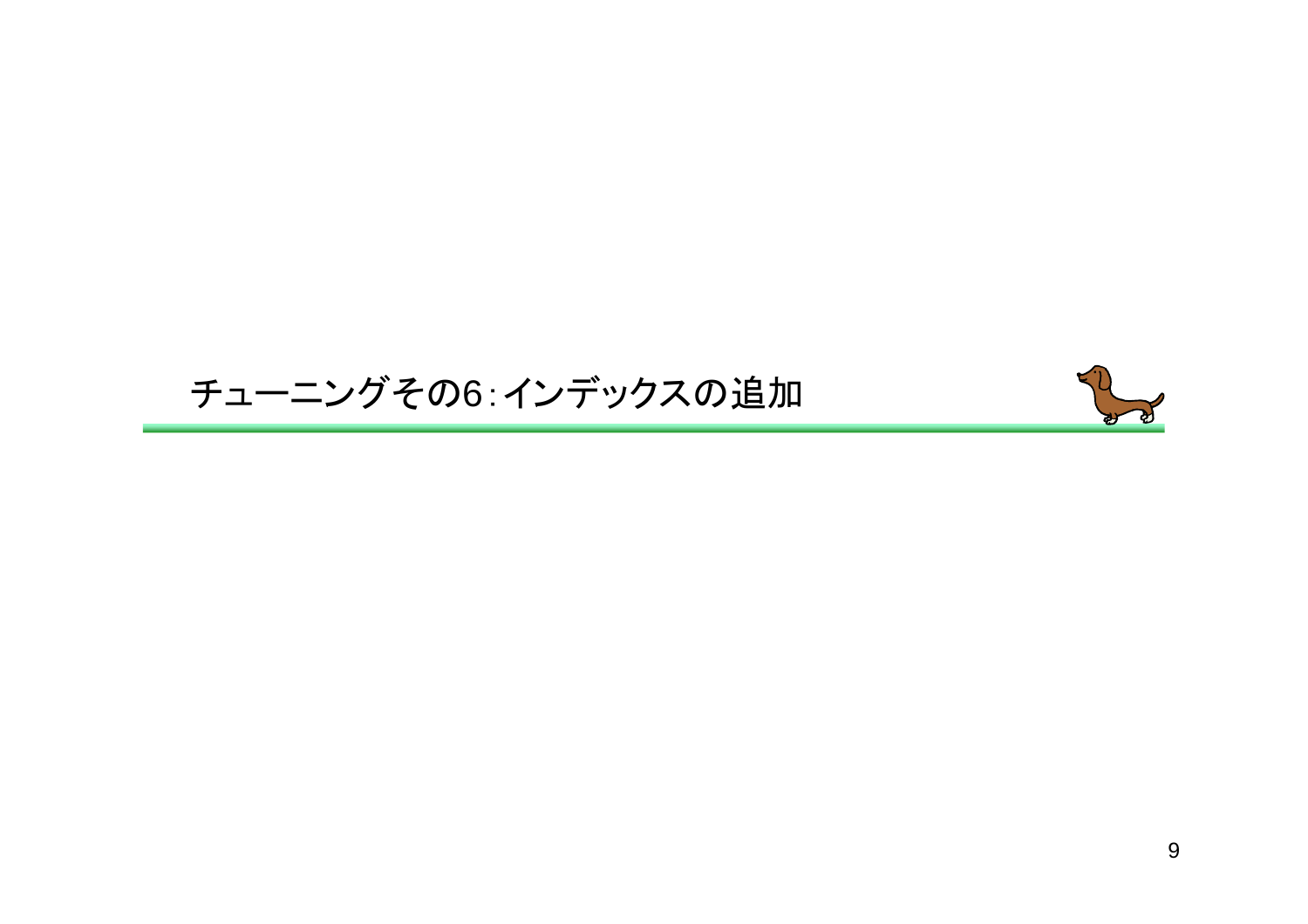## その前に、MediaWikiのデータベース設計について

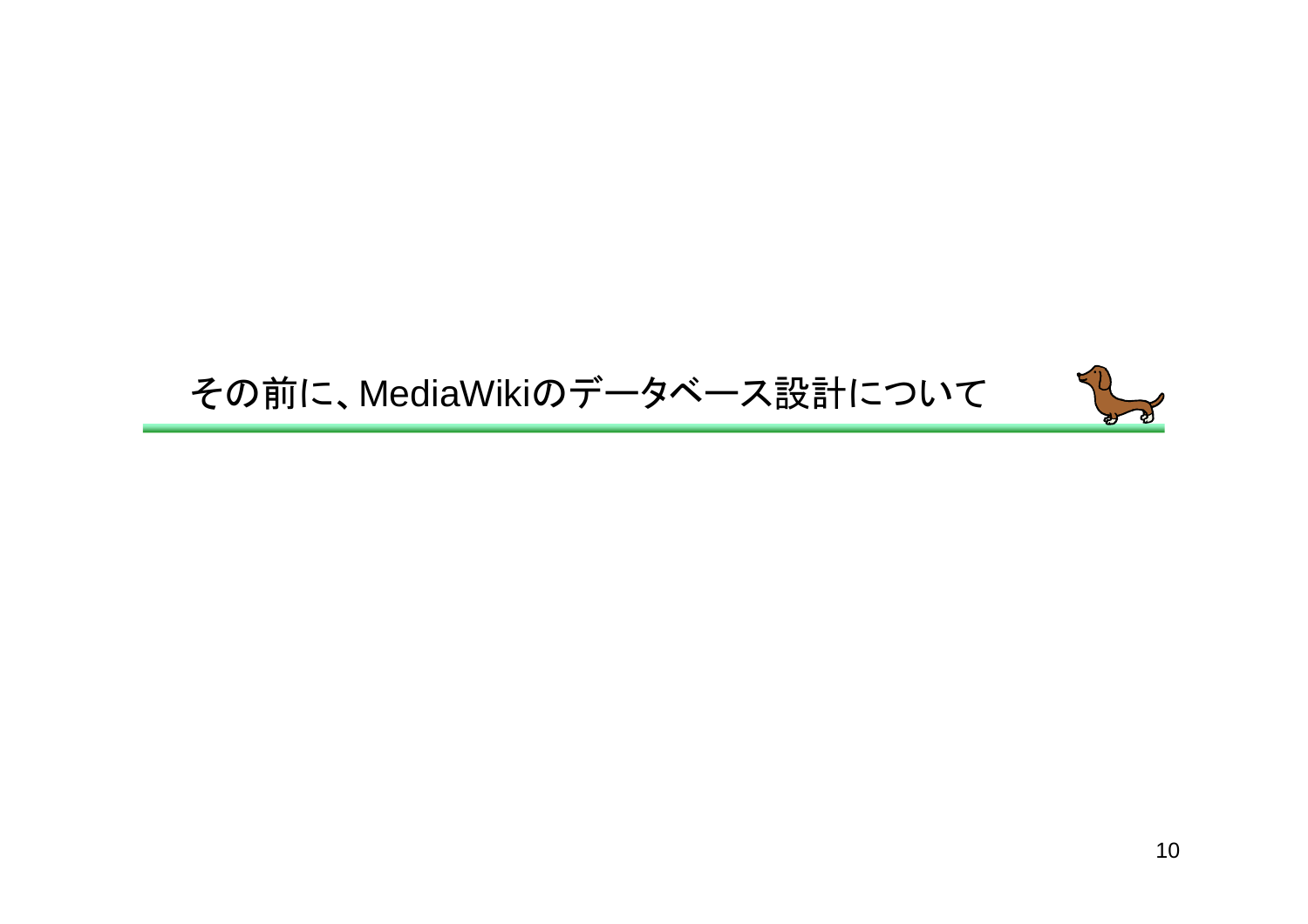

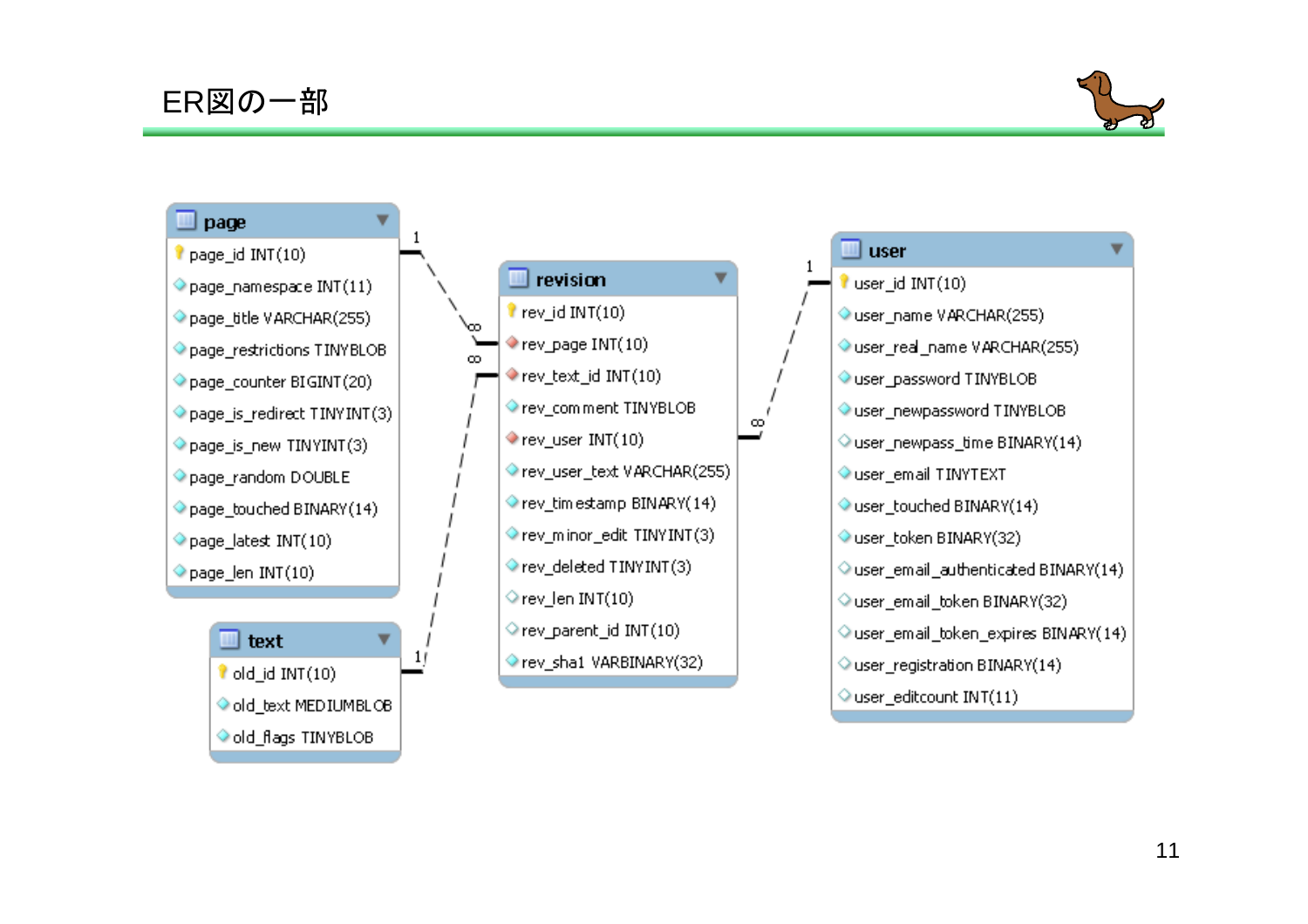## pageとrevisionの関係



| ファイル(E)<br>編集(E)                   | 表示(V)<br>履歴(S)                                          | ブックマーク(B) GMarks(G) ツール(T)                  | ヘルブ(H) ← → ※ C 合 ☆ ①                                                                |              |               | $  \sqrt{2}$   |
|------------------------------------|---------------------------------------------------------|---------------------------------------------|-------------------------------------------------------------------------------------|--------------|---------------|----------------|
|                                    | W 「MySQL」の変更履歴 - Wikipedia                              | $\times$                                    |                                                                                     |              |               |                |
|                                    | ja.wikipedia.org/w/index.php?title=MySQL&action=history |                                             |                                                                                     | <b>A</b> B V | $\sim$ Google |                |
|                                    |                                                         |                                             |                                                                                     |              |               | アカウント作成 & ログイン |
|                                    |                                                         | page                                        | 閲覧                                                                                  | 履歴表示<br>編集   | 検索            | $\alpha$       |
|                                    |                                                         |                                             |                                                                                     |              |               |                |
|                                    | 「MySQL」の変更履歴                                            |                                             |                                                                                     |              |               |                |
|                                    | このページの記録を必覧                                             |                                             |                                                                                     |              |               |                |
| ウィキペディフ<br>フリー百科事典                 | 履歴の閲覧                                                   |                                             |                                                                                     |              |               |                |
|                                    |                                                         | これ以前の月: すべて ▼ タグ絞り込み:                       |                                                                                     |              |               |                |
|                                    | これ以前の年: 2013                                            |                                             |                                                                                     | 表示           |               |                |
| メインページ                             |                                                         |                                             |                                                                                     |              |               |                |
| コミュニティ・ポー                          |                                                         |                                             |                                                                                     |              |               |                |
| タル                                 |                                                         |                                             | 差分を表示するには比較したい版のラジオボタンを選択し、エンターキーを押すか、下部のボタンを押します。                                  |              |               |                |
| 最近の出来事                             |                                                         | 凡例: (最新) = 最新版との比較、(前) = 直前の版との比較、m = 細部の編: |                                                                                     | 、設定で未設定ならUTC |               |                |
| 新しいページ                             |                                                         |                                             | (最新   最古) (以後の50件   以前の50件) (20   50   100   250   500 件) 大学 USEI                   |              |               |                |
| 最近の更新<br>おまかせ表示                    | 選択した版同士を比較                                              |                                             |                                                                                     |              |               |                |
| 練習用ページ                             | (最新   前)                                                |                                             | G 2013年3月7日 (木) 18:00 Addbot (会話 投稿記録) m (17,939バイト) (-903) . (ボット: 言語御リンク 59 件を    |              |               |                |
| アップロード(ウィ                          |                                                         | ウィキデータ上の drg850 に転記)(取り消し)                  |                                                                                     |              |               |                |
| キメディア・コモン                          | • (最新   前) C<br>$\cup$                                  |                                             | 2013年2月20日 (水) 05:16 ケイ20003 (会話 投稿記録) … (18,842パイト) (-11) … (Shift JISの表記参正) (取り消  |              |               |                |
|                                    | • (最新   前) C                                            |                                             | 2013年2月8日 (金) 10:32 Space Travel (会話   投稿記録)  (18,853バイト) (-2)  (取り消し)              |              |               |                |
| revision                           |                                                         |                                             |                                                                                     |              |               |                |
| 井戸端                                | • (最新   前) C                                            |                                             | 2013年2月8日 (金) 10:29 Space Travel (会話 投稿記録) (18,855バイト) (+432) (取り消し)                |              |               |                |
| お知らせ                               | • (最新   前) C                                            |                                             | 2012年11月22日 (木) 13:30 AvicBot (会話 投稿記録) m  (18,423バイト) (0)  (r2.6.5) (ロボットによる 変更:   |              |               |                |
| バグの報告                              | svMySQQ(取り消し)                                           |                                             |                                                                                     |              |               |                |
| 寄付<br>ウィキペディアに<br><del>品生を主演</del> | • (最新   前) ○<br>り消し)                                    |                                             | 2012年11月14日 (水):11:08 Jkr2255 (会話   投稿記録) m  (18,423バイト) (+32)  (→トランザクション: dab) (取 |              |               |                |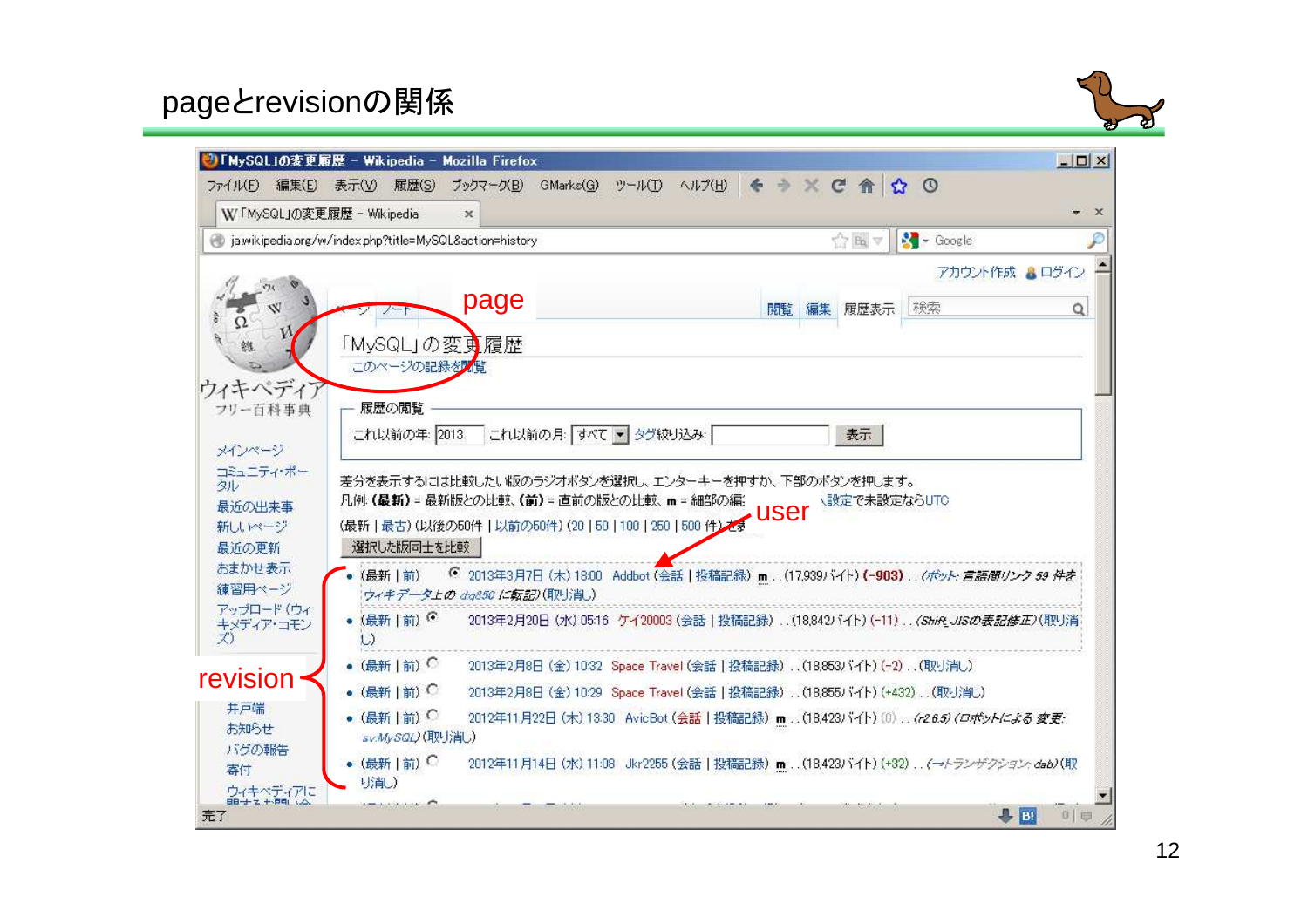主なカラム



- page\_is\_redirect ほとんどが0ですが、別のページに飛ばされる場合に0以外が入ります。「World Baseball Classic」⇒「ワールド・ベースボール・クラシック」など。
- page\_namespace ページの種別を示しています。0が通常ページ、6がファイル、14がカテゴリなど。0が81%を占めています。
- page\_touched ページの更新日時を示しています。キャッシュを破棄する条件判定に用いられます。
- rev\_user

ページを最後に更新したユーザを示しています。0は匿名ユーザを表しており、全体の18%を占めています。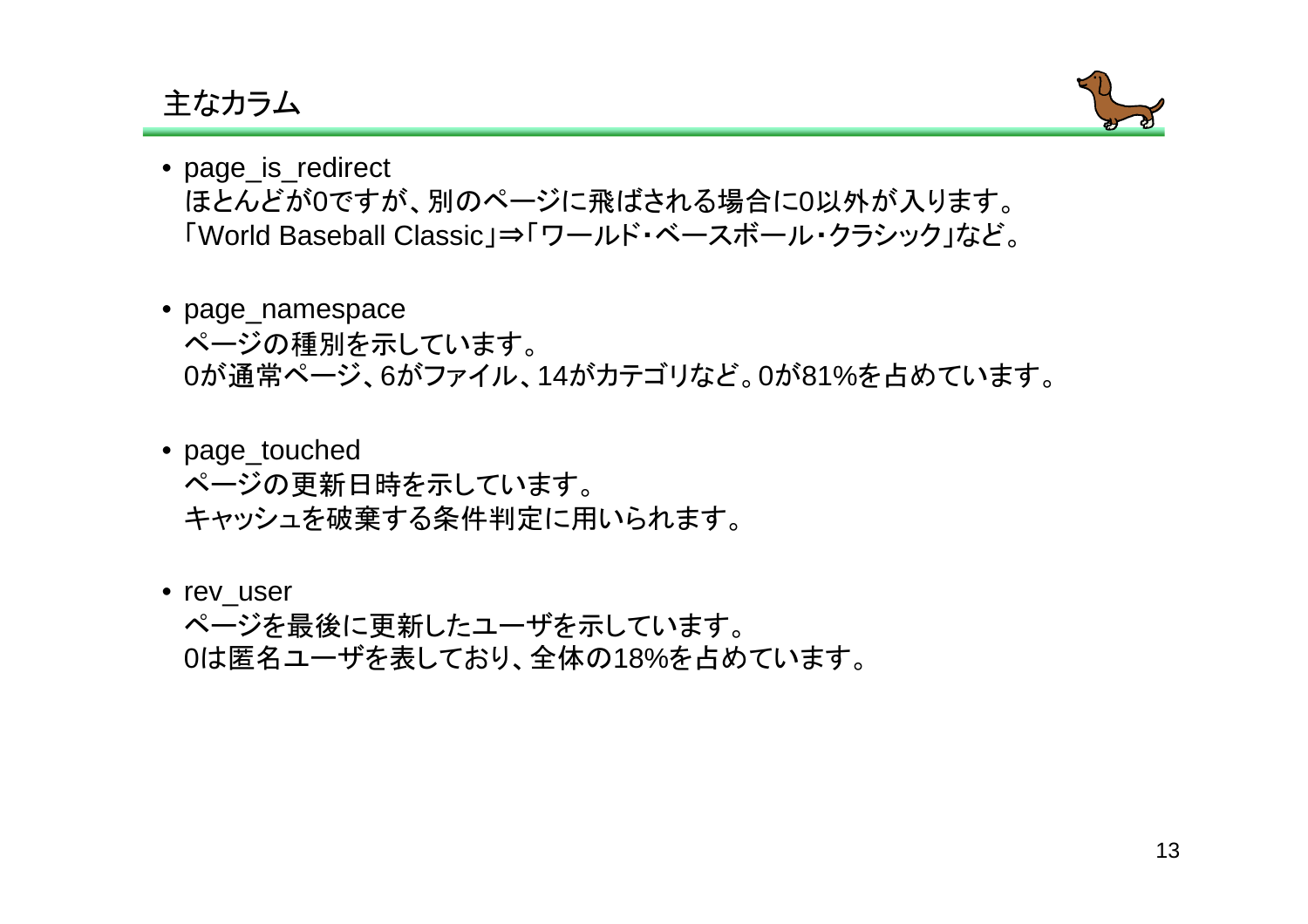インデックスの張り方(1)



- クエリ1番を題材にして、インデックスの張り方をおさらいします。
- クエリ1番の意味は以下の通りです。 「リダイレクトページではなく実際にコンテンツがあって、ファイルやカテゴリではなく通常のページであって、最後に更新をしたのが匿名ユーザであるページの数」

| SELECT $/*$ Q1 $*/$ COUNT $(*)$ |
|---------------------------------|
| FROM page p                     |
| JOIN revision r                 |
| ON $p$ page $id = r$ rev page   |
| WHERE $p$ page is redirect = 0  |
| AND $p. page_name space = 0$    |
| AND r. rev user $= 0$ ;         |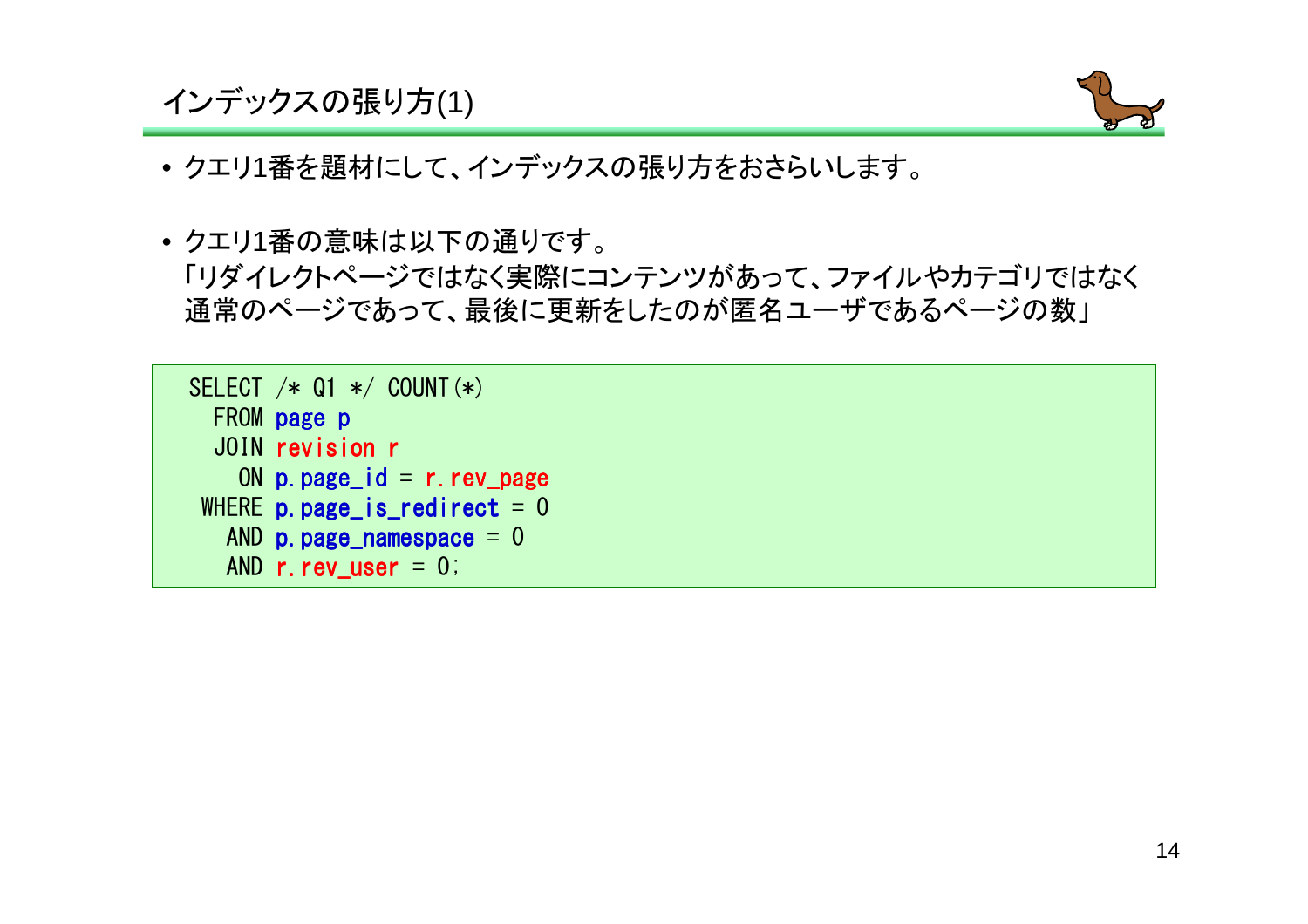インデックスの張り方(2)



• SQL実行計画は、大きく分けて2つ候補があります。

(A) pageテーブルから条件を満たすレコードを抽出し、それぞれの レコードについて、内部結合されたrevisionテーブルからレコードを抽出して条件判定します。



を抽出して条件判定します。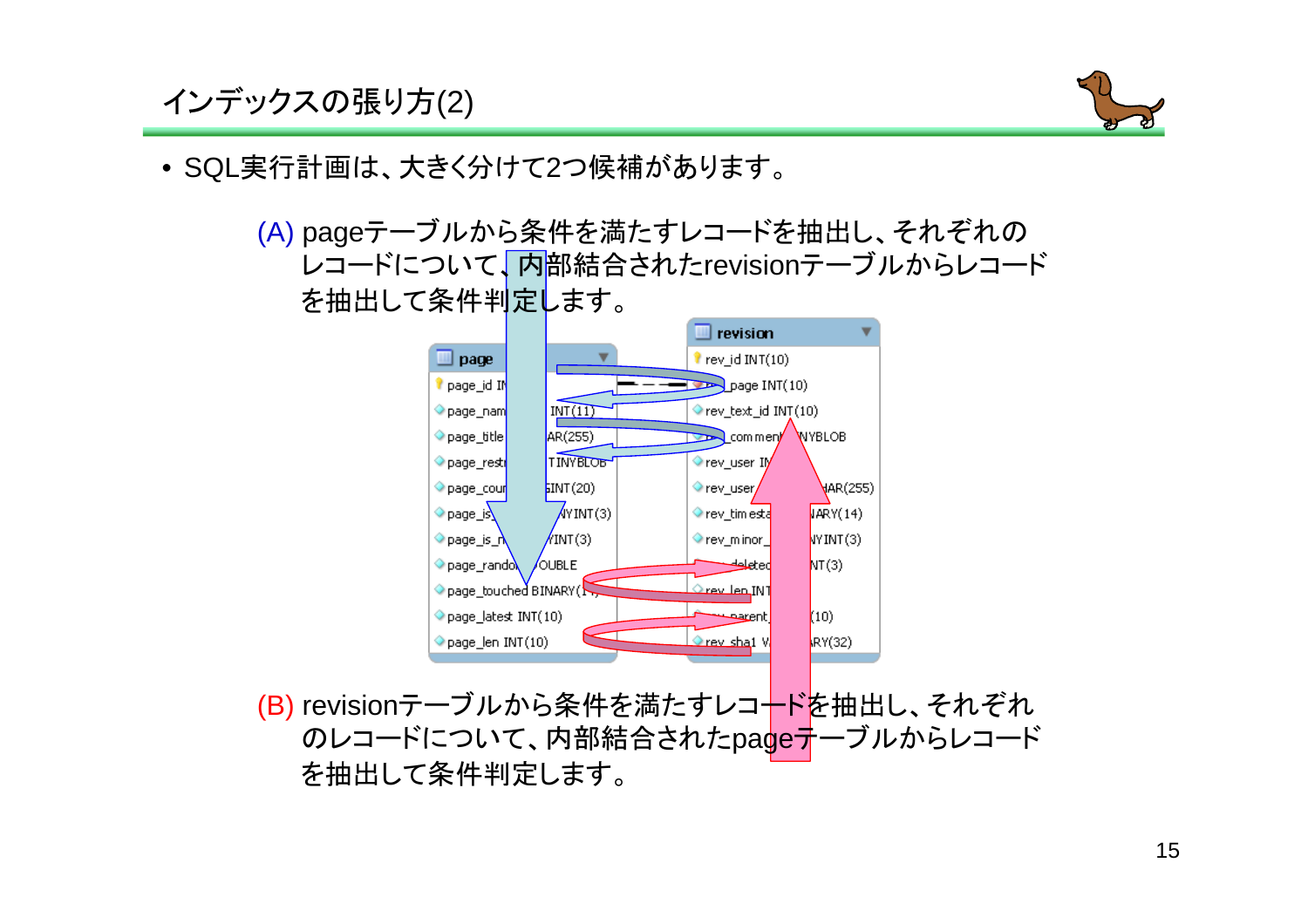インデックスの張り方(3)



• (A)を狙う場合、以下のインデックスを作成します。

CREATE INDEX NEW\_page\_ix01 ON page (page\_namespace, page\_is\_redirect);CREATE INDEX NEW\_revision\_ix01 ON revision (rev\_page);

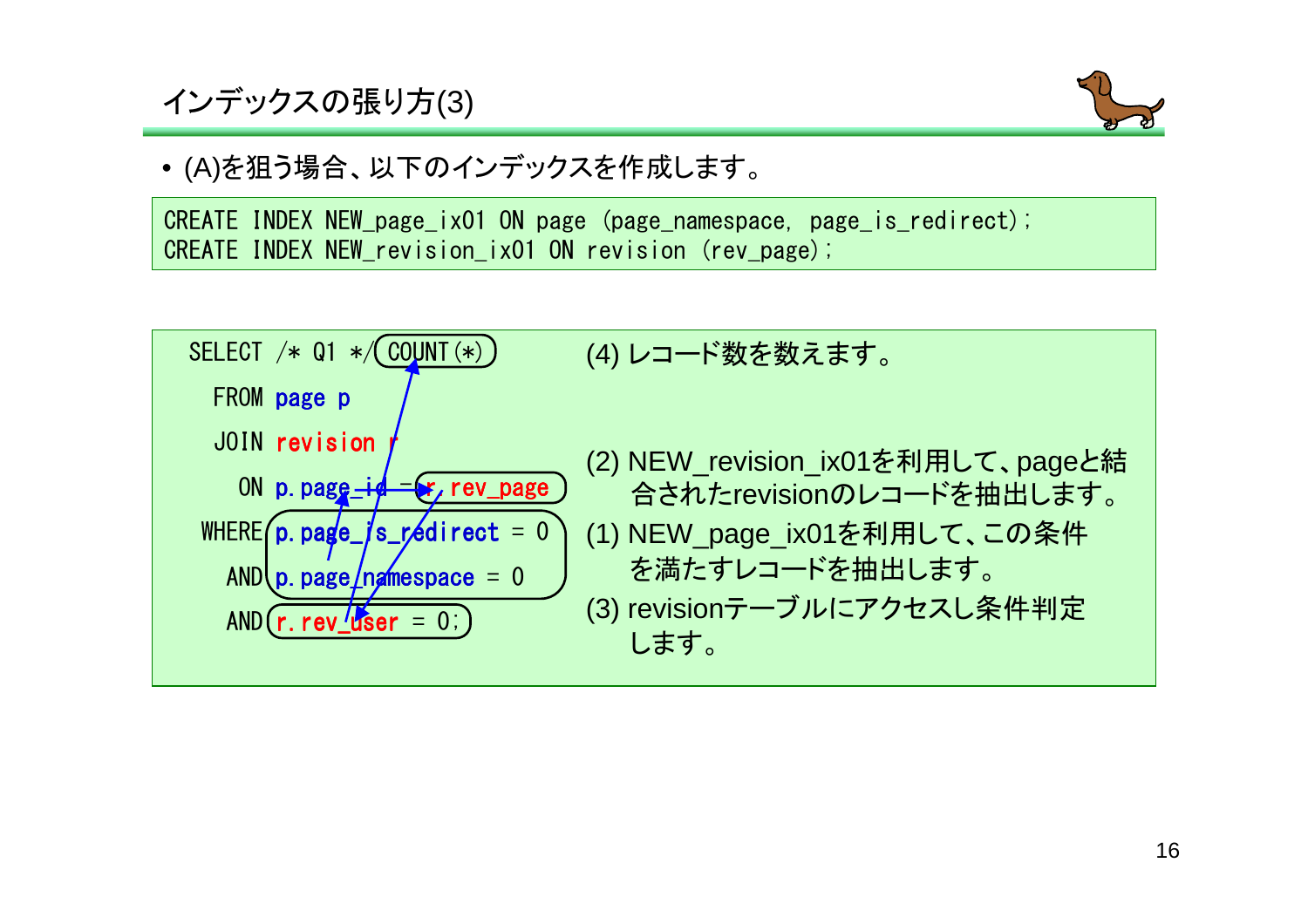## インデックスの張り方(4)



• (B)を狙う場合、以下のインデックスを作成します。

CREATE INDEX NEW\_revision\_ix02 ON revision (rev\_user);

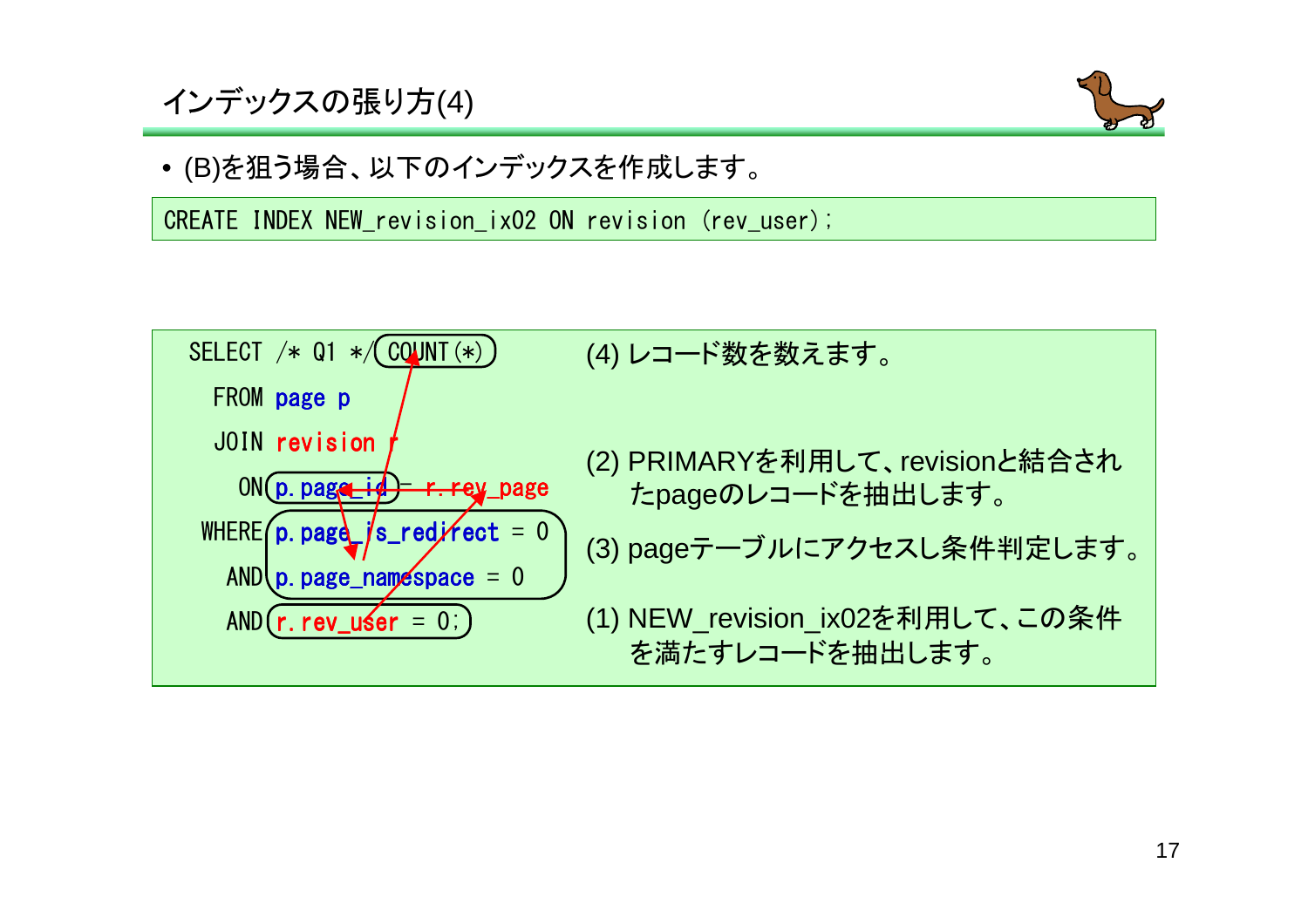## インデックスの張り方(5)



## • カバーリングインデックスを狙う場合、以下のインデックスを作成します。

• (A')

CREATE INDEX NEW\_page\_ix01 ON page (page\_namespace, page\_is\_redirect);CREATE INDEX NEW\_revision\_ix03 ON revision (rev\_page, rev\_user);

• (B')

CREATE INDEX NEW\_revision\_ix04 ON revision (rev\_user, rev\_page);

SELECT /\* Q1 \*/ COUNT(\*)FROM page pJOIN revision rON p.page\_id = r.rev\_page WHERE p.page\_is\_redirect = 0 AND p.page\_namespace = 0 AND r.rev\_user = 0; (A'-2) InnoDBの仕様により、page\_idはNEW\_page\_ix01に含まれています。(A'-3) NEW\_revision\_ix03によって、rev\_userのためにrevisionテーブルにアクセスする必要がなくなります。(B'-2) NEW\_revision\_ix04によって、rev\_pageのためにrevisionテーブルにアクセスする必要がなくなります。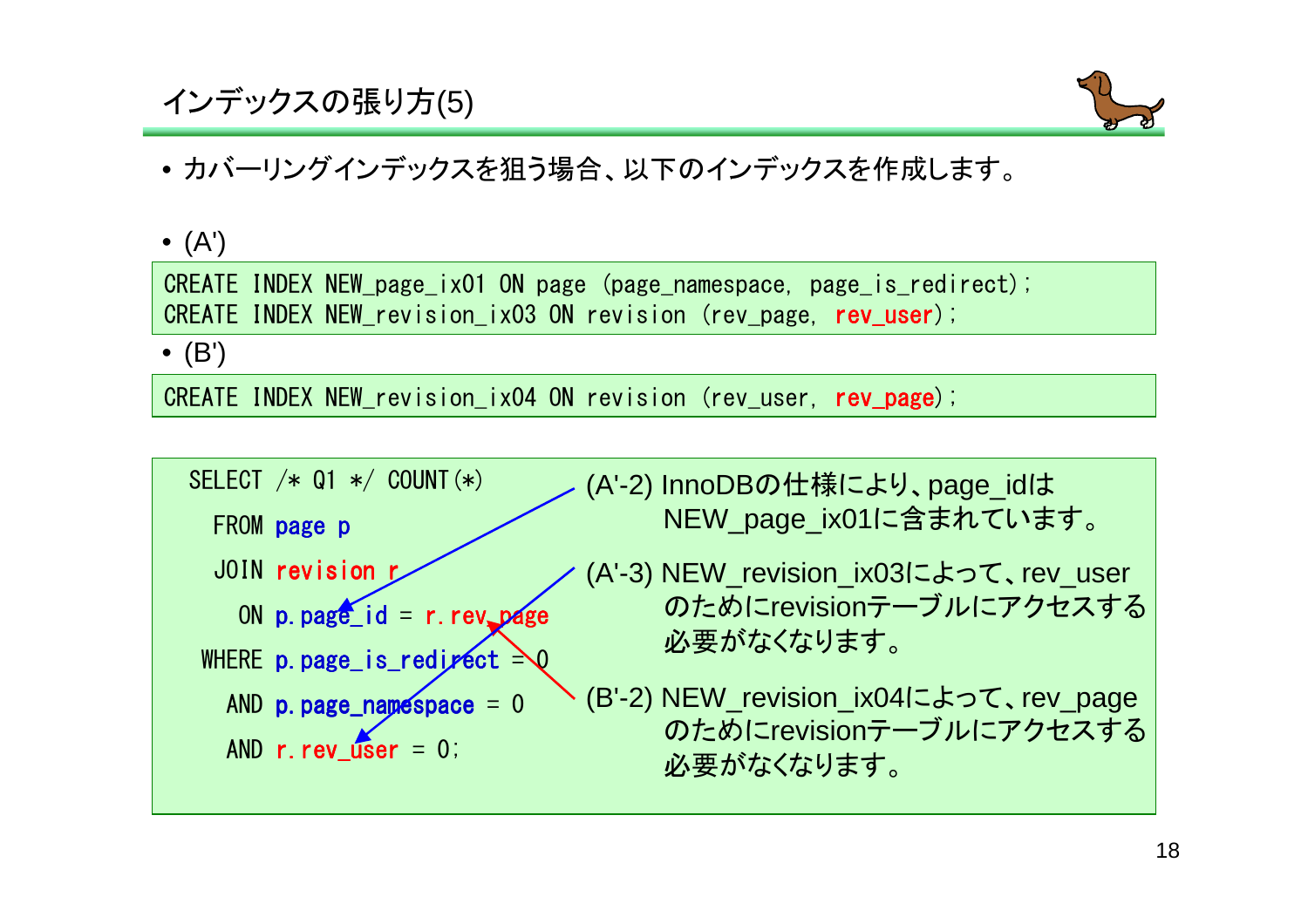(A')と(B')はどちらが効率的か



- (A')
	- NEW\_page\_ix01にアクセスして1,348,094レコード抽出します。 (通常ページは全体の81%、リダイレクトページは今回のテストデータにはなし)NEW\_revision\_ix03に1,348,094回アクセスし、1回あたり1レコード抽出します。
- (B')
	- NEW\_revision\_ix04にアクセスして299,781レコード抽出します。(匿名ユーザによる更新は全体の18%)
	- pageのPRIMARYに299,781回アクセスし、1回あたり1レコード抽出します。



- (B')の方が効率的です。NEW\_revision\_ix04を採用しましょう。
- なお、このインデックスはクエリ2番、3番、4番にも効果があります。

CREATE INDEX NEW\_revision\_ix04 ON revision (rev\_user, rev\_page);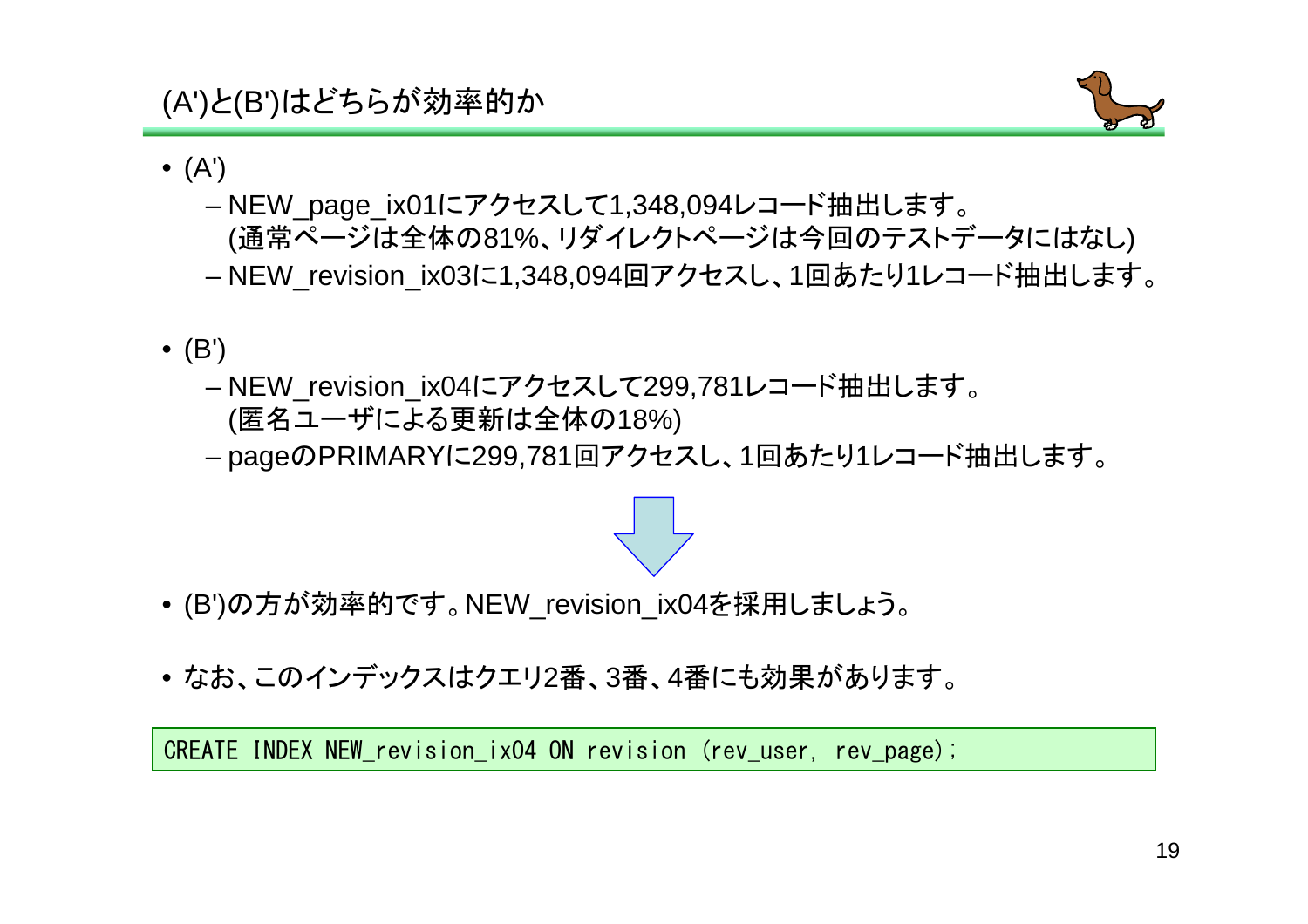その6:インデックスを追加



- NEW\_revision\_ix04を作成しました。
- 何も変わりませんでした。



処理時間 ( 秒 )<br>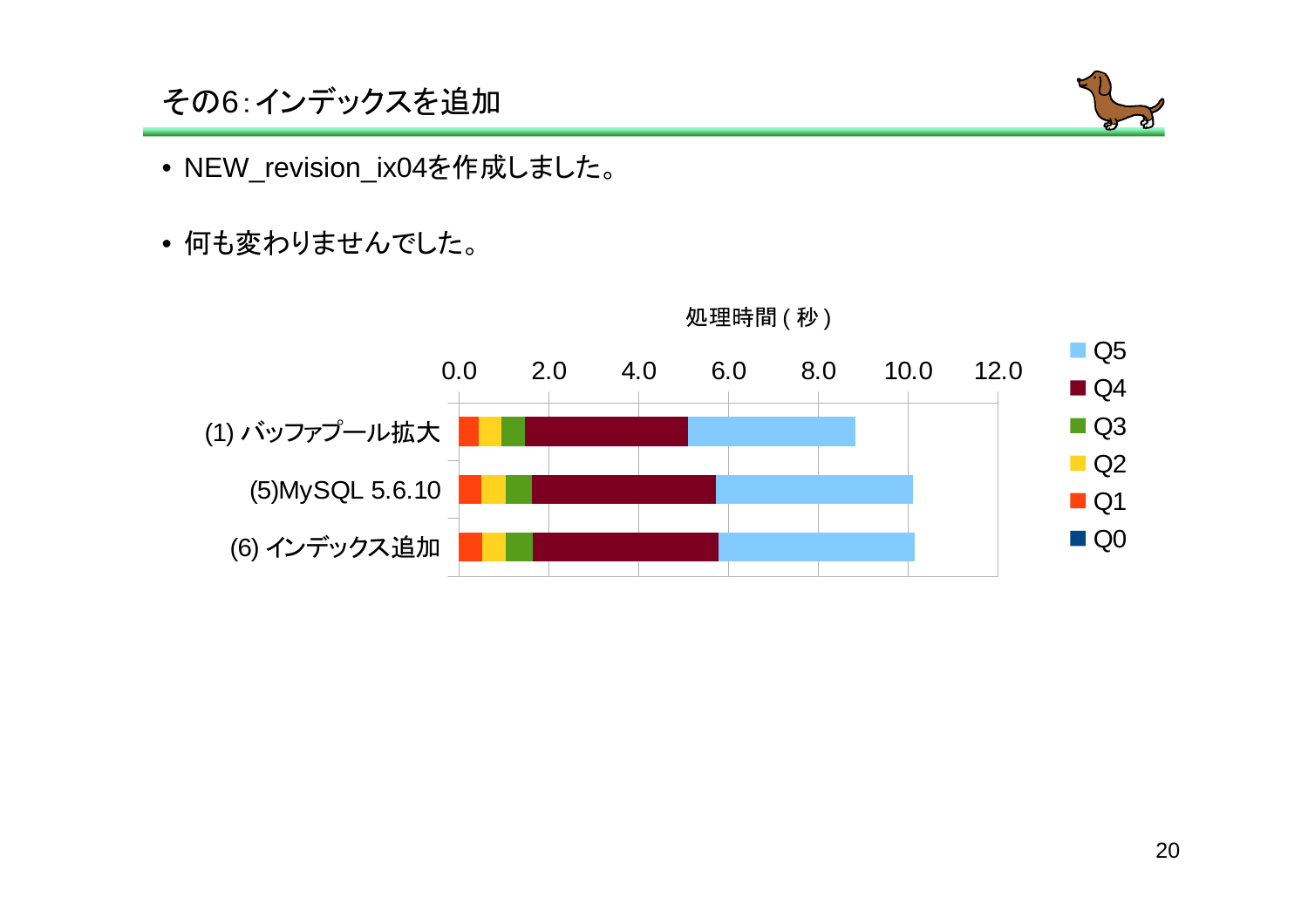## SQL実行計画



- EXPLAINを取ってみると、NEW\_revision\_ix04が使われていないようです。
- よくあることですが、もう少し調べてみましょう。

|  |                                 |              |        |                                                                                                     |              |                    |               | KEY 'user_timestamp' ('rev_user', 'rev_timestamp') |        |             |
|--|---------------------------------|--------------|--------|-----------------------------------------------------------------------------------------------------|--------------|--------------------|---------------|----------------------------------------------------|--------|-------------|
|  |                                 |              |        |                                                                                                     |              |                    |               |                                                    |        |             |
|  | id   select_type   table   type |              |        | possible_keys                                                                                       | key <u>J</u> |                    | kev len   ref |                                                    | rows   | Extra       |
|  | SIMPLE                          |              | ref    | rev page id.<br>page timestamp.<br>user timestamp.                                                  |              | user_timestamp   4 |               | const                                              | 339218 | NULL        |
|  | SIMPLE                          | $\mathbf{D}$ | eg ref | page user timestamp.<br>NEW revision ix04<br>PRIMARY.<br>name title.<br>page redirect namespace len | PRIMARY      |                    |               | wikipedia.r.rev_page                               |        | Using where |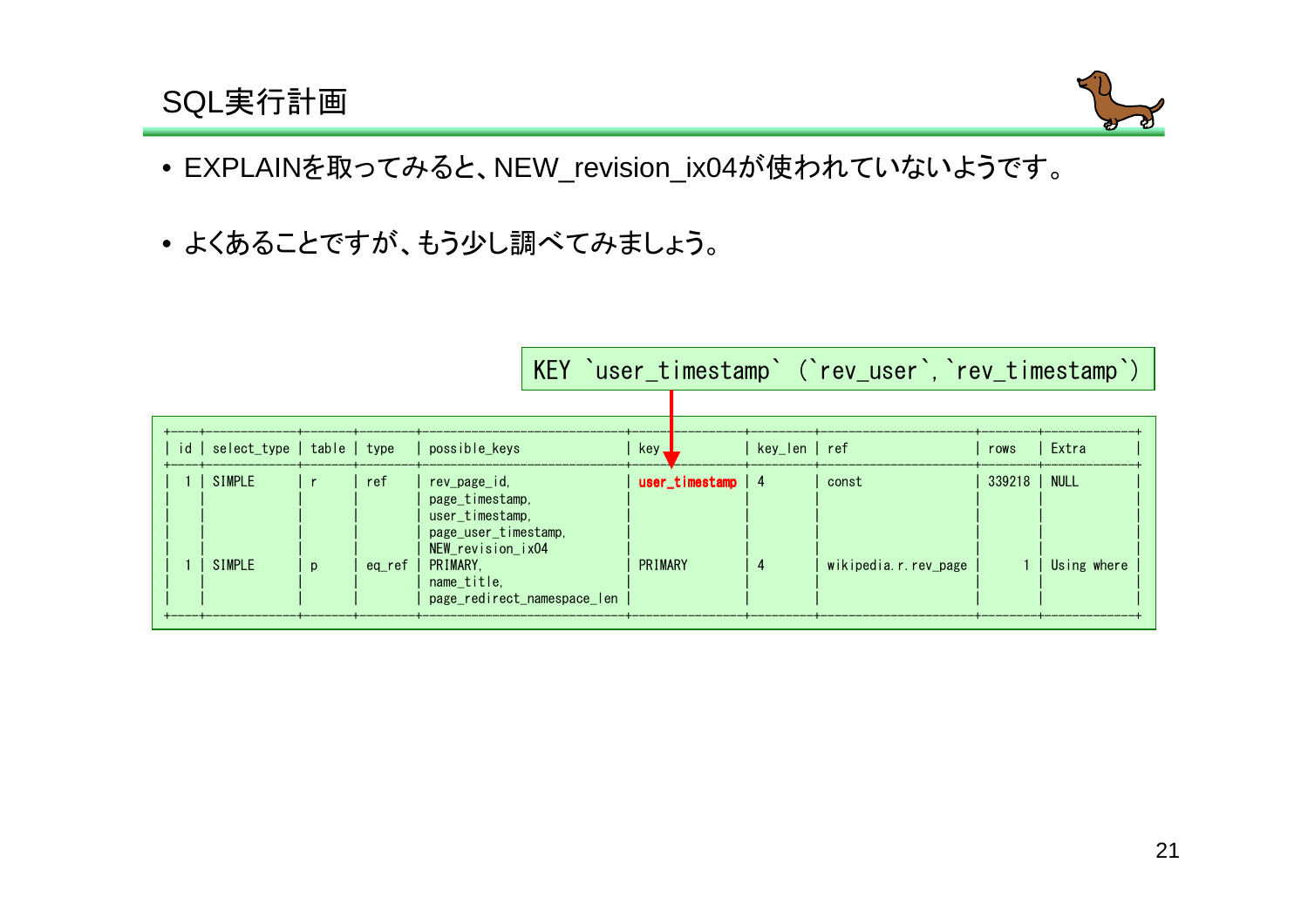# MySQL 5.6 Optimizer Trace

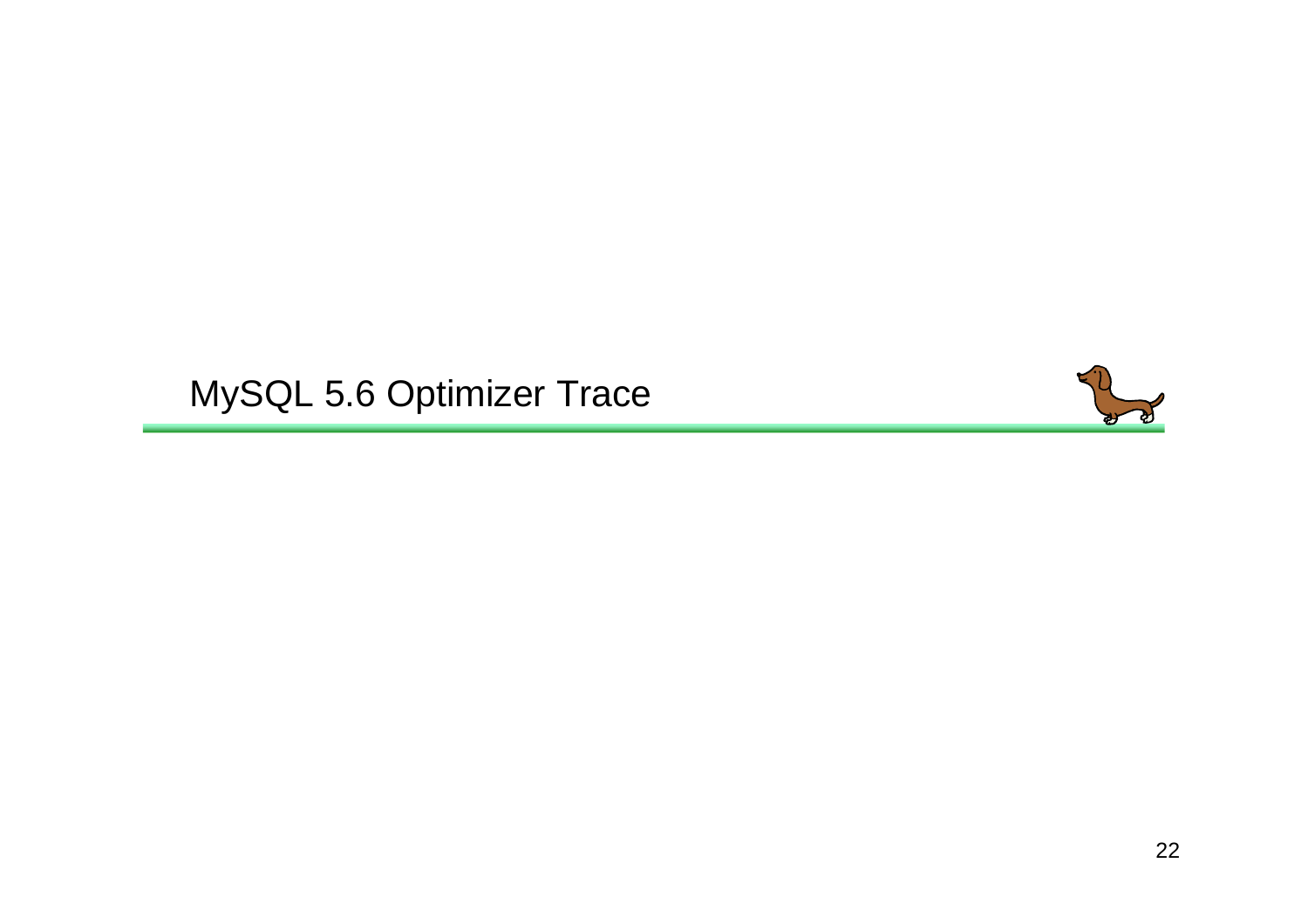## Optimizer Trace



- SQLオプティマイザの内部動作を調べる、MySQL 5.6の新機能です。
- 基本的な使い方を以下に示します。

```
mysql> SET SESSION optimizer_trace = 1;
mysql> SET SESSION end_markers_in_json = 1;
mysql> SET SESSION optimizer_trace_max_mem_size = 131072;
(SQLを実行、EXPLAINでも可)mysql> pager less
mysql> SELECT * FROM information_schema.optimizer_trace¥Gmysql> pagermysql> SET SESSION optimizer_trace = 0;
```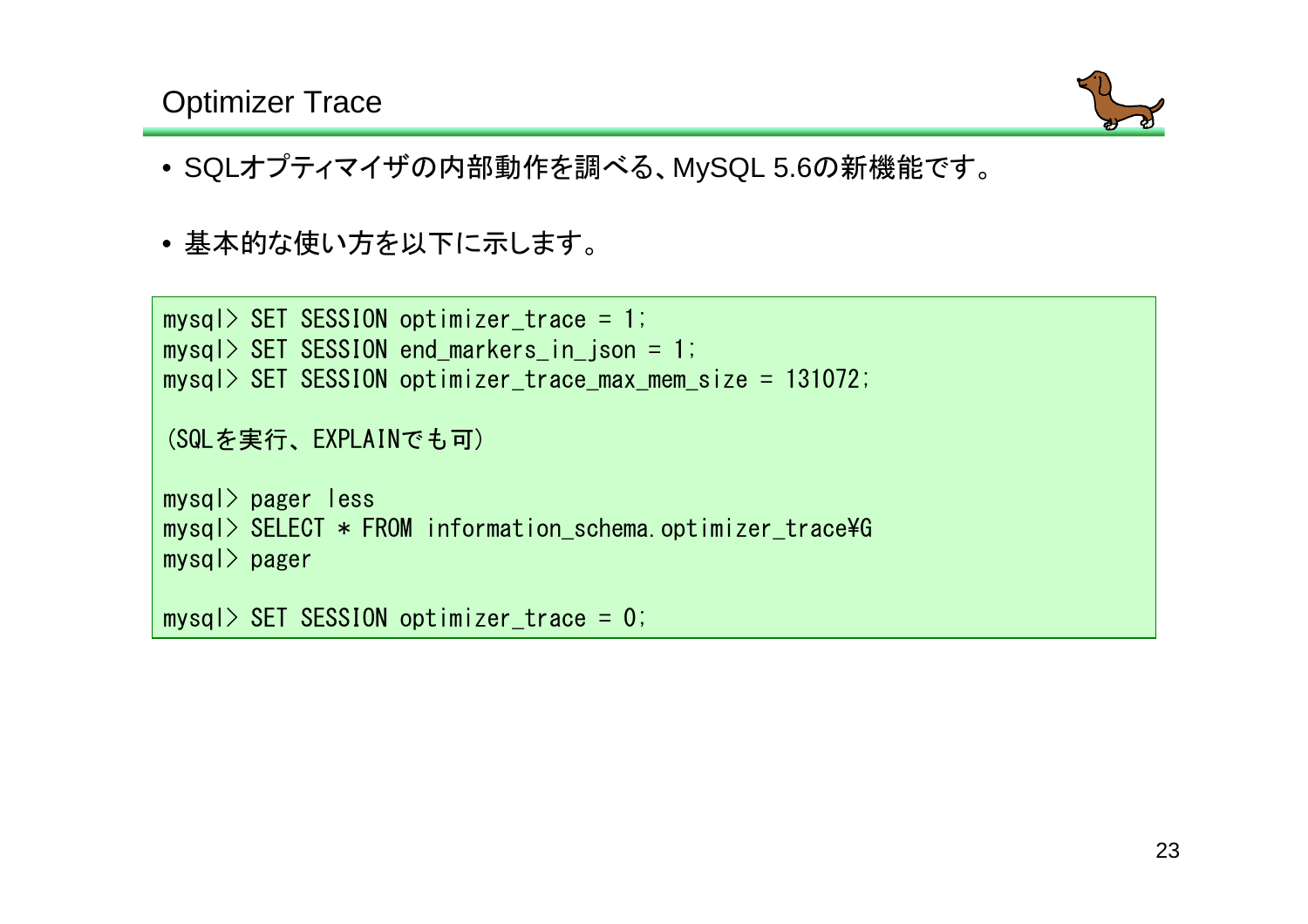## 設定パラメータ



- optimizer\_trace 0:enabled=off, one\_line=off1:enabled=on, one\_line=off3:enabled=on, one\_line=on
- end\_markers\_in\_json 0:デフォルト設定です。閉じタグにコメントがつきません。<sup>1</sup>:「} /\* range\_analysis \*/」などと閉じタグにコメントがつきます。
- optimizer\_trace\_max\_mem\_size トレースが保持される量をバイト単位で指定します。デフォルトは16,384バイトです。デフォルトだと今回のクエリ1番でも足りなくなるので、少し増やしておきましょう。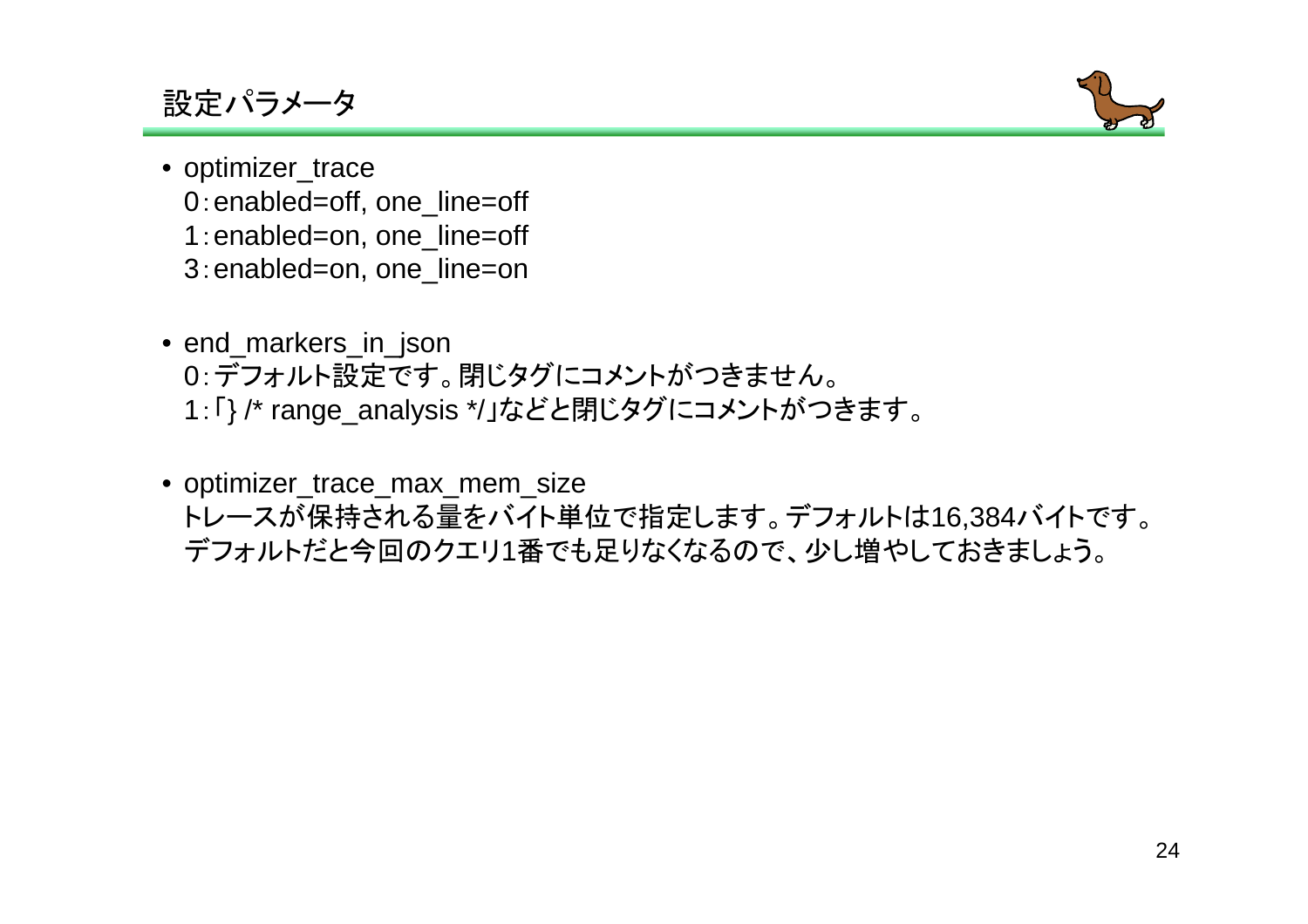出力例



## • クエリ1番で586行あります。

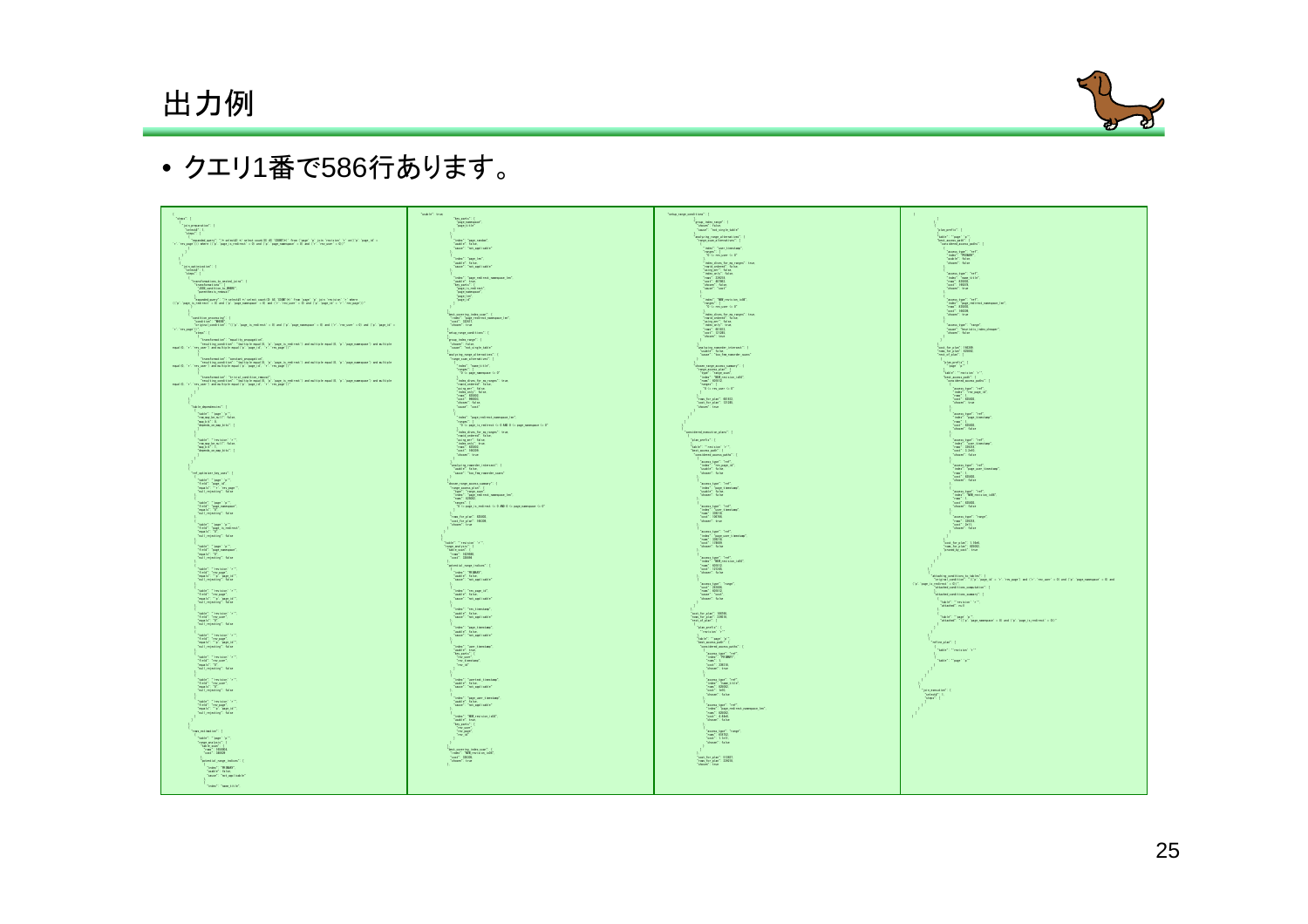rows\_estimation(1)



• ポイントを絞って確認していきましょう。rows\_estimationセクションで、アクセスパスごとの見積もりレコード数を確認することができます。



※インデックスフルスキャンについては、以下のエントリを参照してください。 http://d.hatena.ne.jp/sh2/20111217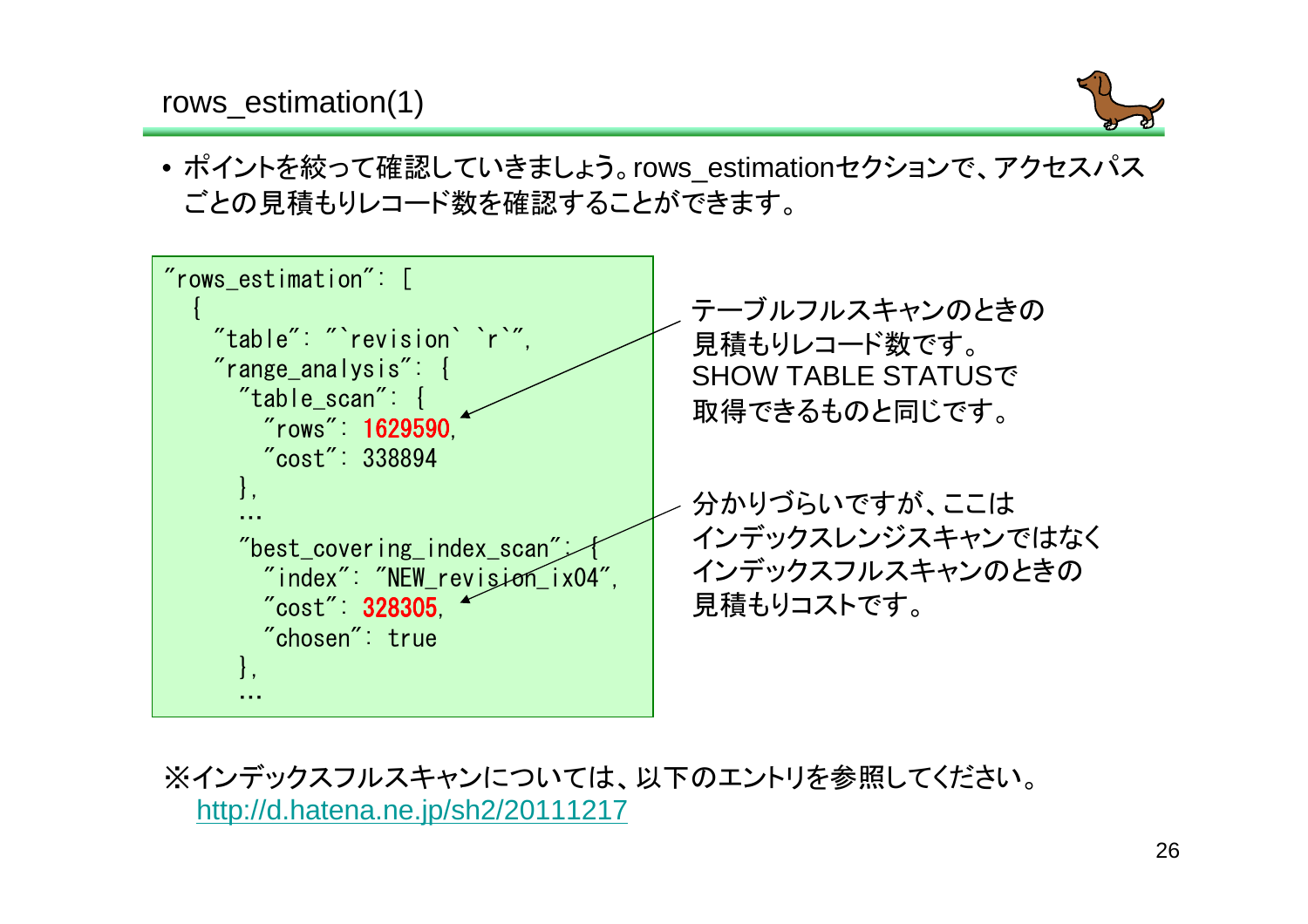

• rows\_estimation内のanalyzing\_range\_alternatives以降で、InnoDBのレンジ分析を用いたレコード数の見積もりが行われます。



KEY `user\_timestamp` (`rev\_user`,`rev\_timestamp`)

KEY `NEW\_revision\_ix04` (`rev\_user`,`rev\_page`)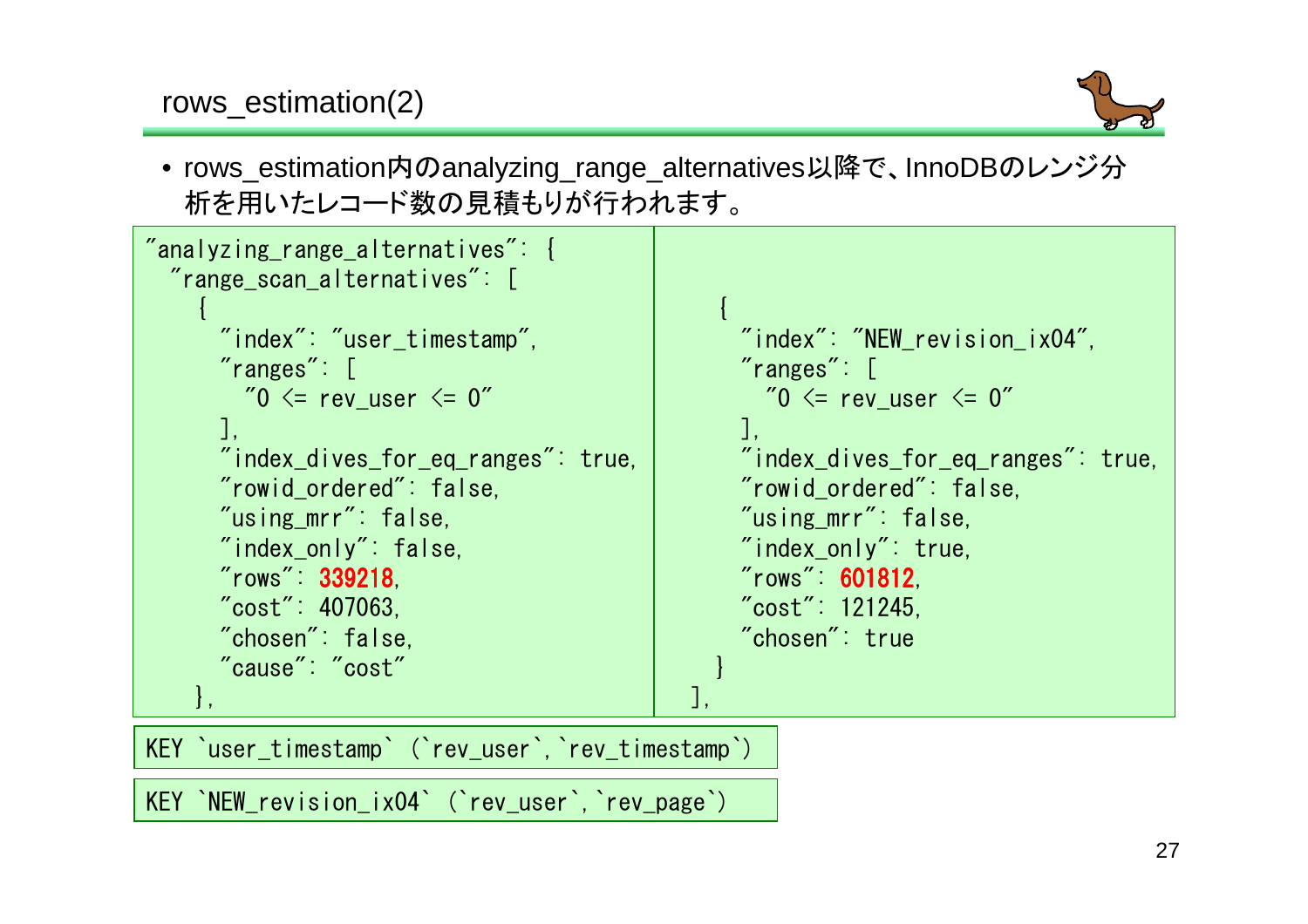## レコード数の見積もり精度が低い



- user\_timestampとNEW\_revision\_ix04は絞り込みに有効なカラムがrev\_user<sup>で</sup> 同じですから、実際に抽出されるレコード数も同じです。にもかかわらず見積もりレコード数に大きな差があるのは、InnoDBのレンジ分析の精度が低いためです。
- 今回のテストデータでは、500以上のInnoDBページに格納されているレコード数を、11のリーフページにアクセスするだけで見積もらなければなりません。



※InnoDBのレンジ分析については、以下のエントリを参照してください。http://d.hatena.ne.jp/sh2/20120310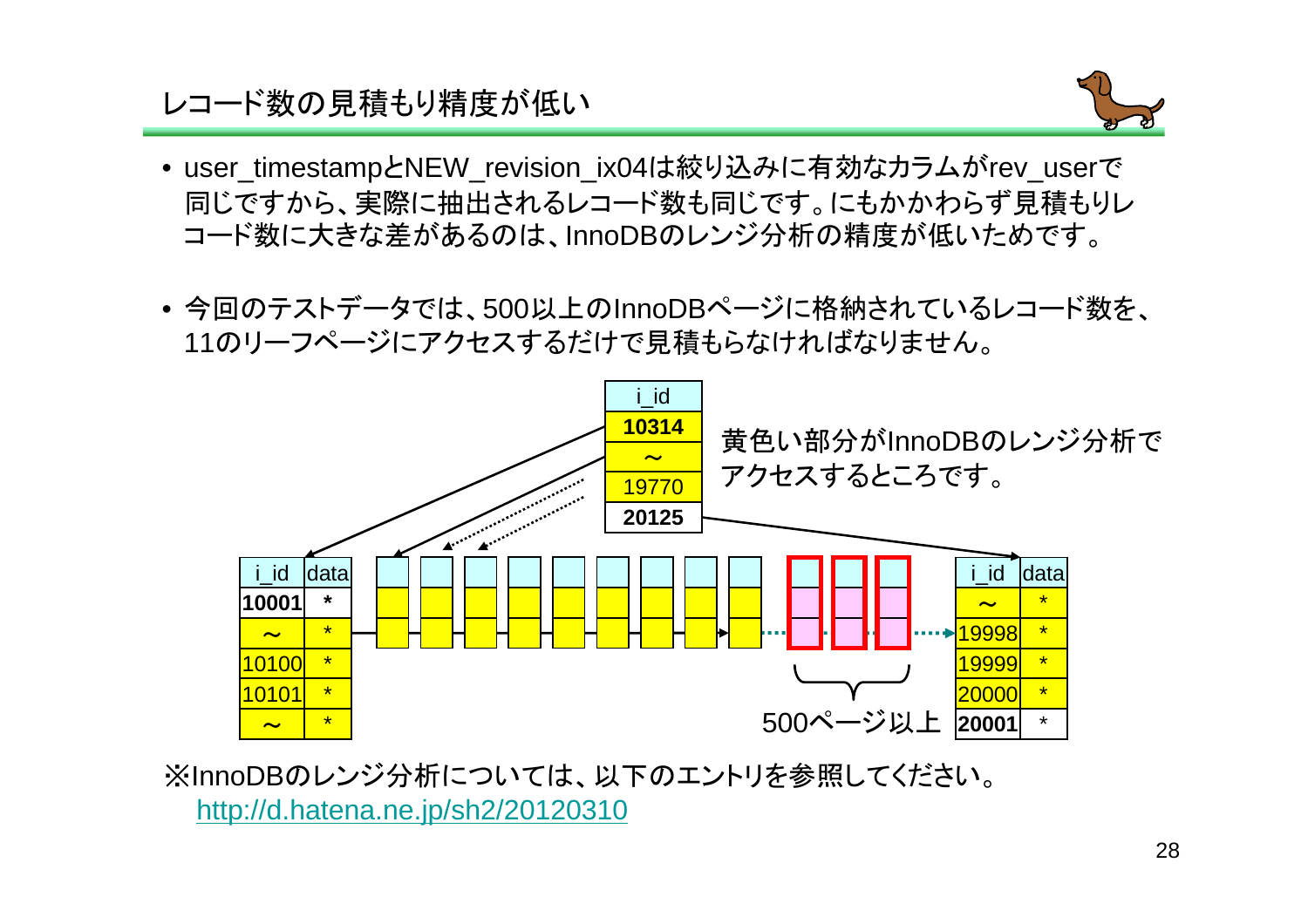## チューニングその7:オプティマイザの精度向上

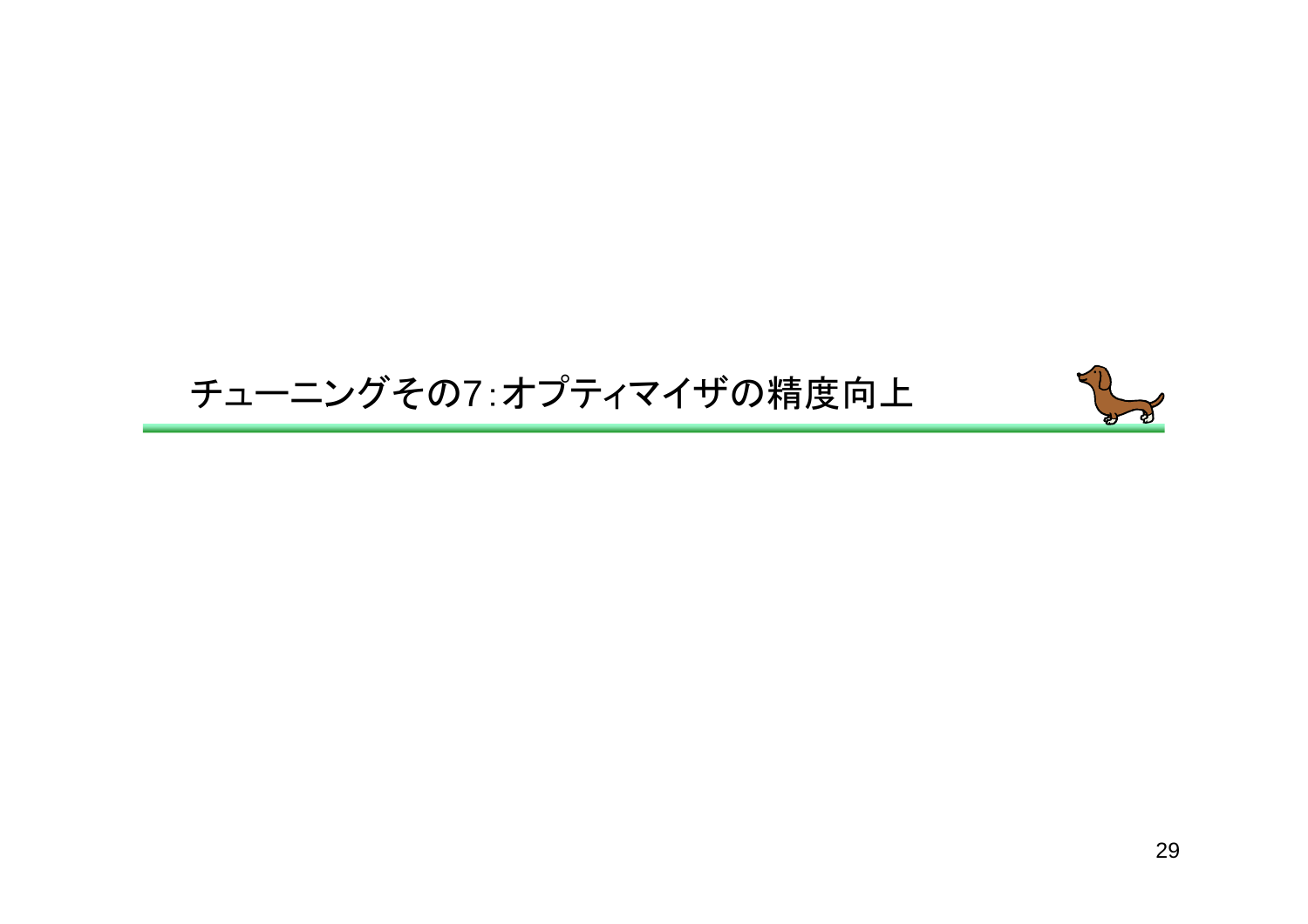## サンプル数の増加



- InnoDBのレンジ分析でアクセスするページ数を10倍に増やしてみました。
- パラメータで変更できるようにはなっていませんので、MySQL本体を改造します。

```
storage/innobase/btr/btr0cur.cc
static ib_int64_t btr_estimate_n_rows_in_range_on_level(...
{…/\ast Do not read more than this number of pages in order not to hurt

performance with this code which is just an estimation. If we read
this many pages before reaching slot2->page_no then we estimate the
average from the pages scanned so far */#define N_PAGES_READ_LIMIT 100
```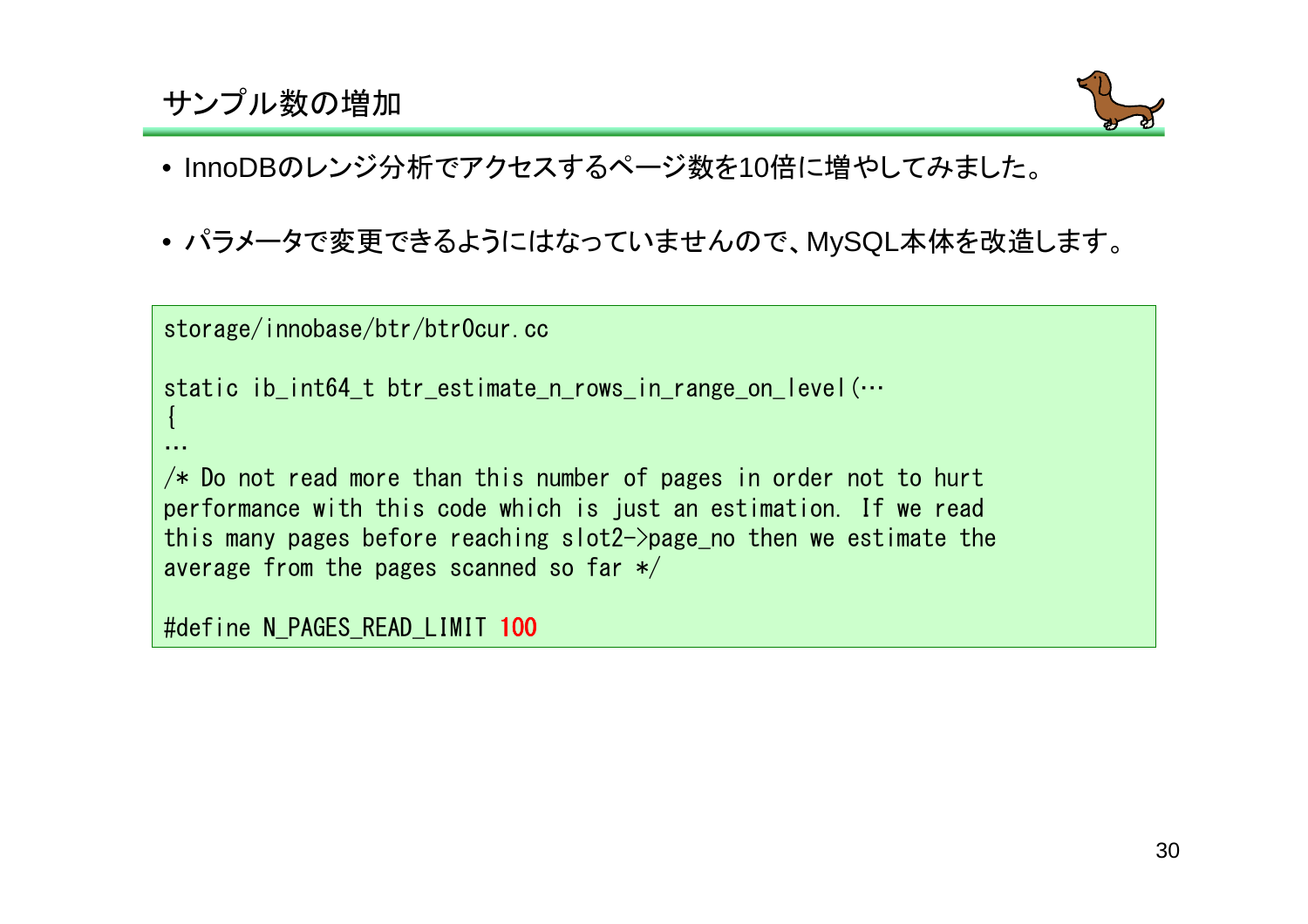## その7:オプティマイザの精度向上



- クエリ1番、2番は無事NEW\_revision\_ix04が使われるようになり、速くなりました。
- しかし、クエリ3番が遅くなってしまいました。



## 処理時間 ( 秒 )<br>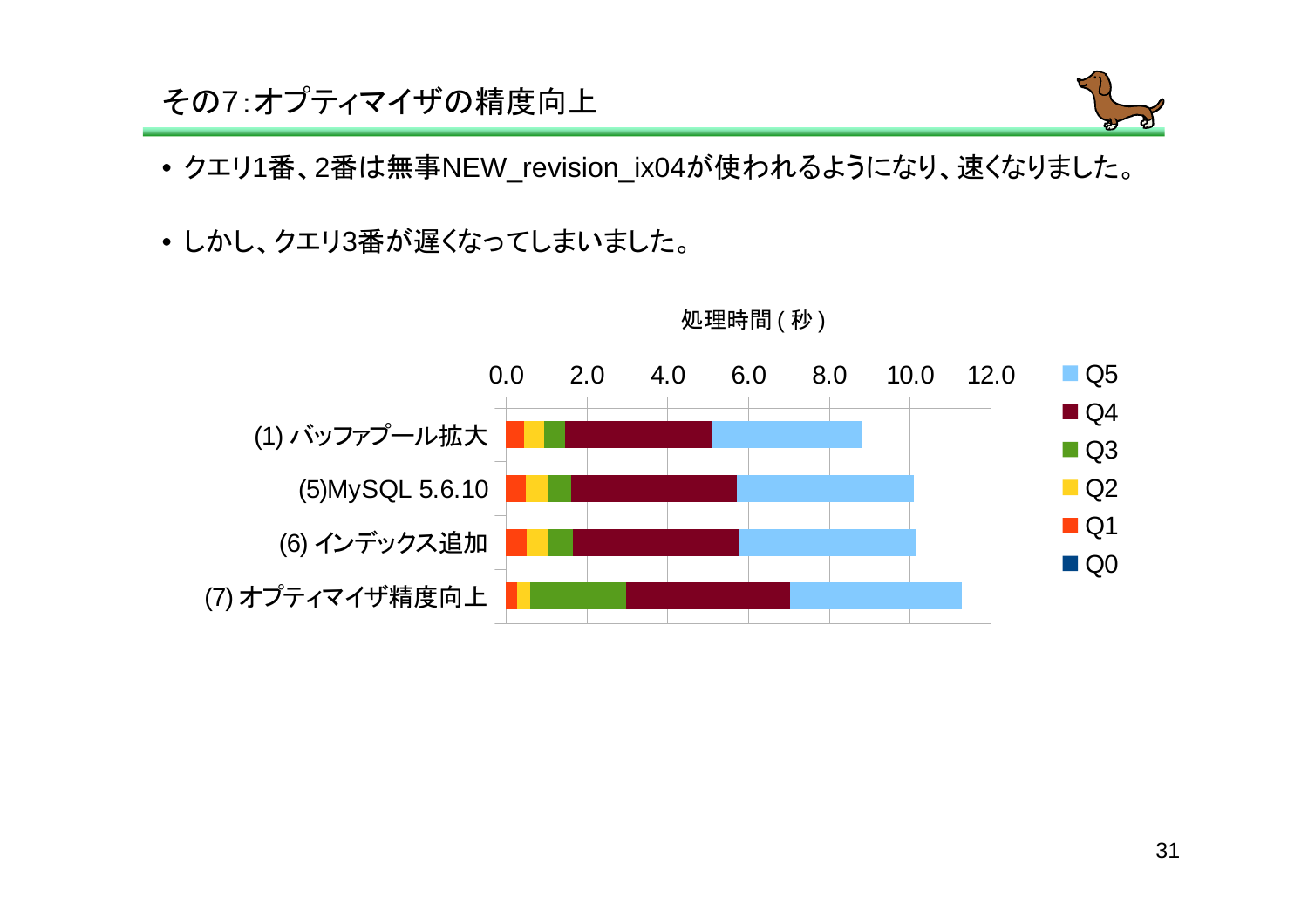## SQL実行計画



• クエリ3番のEXPLAINを取ってみると、テーブルの結合順序が変わっていました。

## • BEFORE

|        |        |                                                                                                            | kev                | key_len   ref |                      | rows | l Extra                                     |
|--------|--------|------------------------------------------------------------------------------------------------------------|--------------------|---------------|----------------------|------|---------------------------------------------|
| SIMPLE | ref    | rev page id.<br>page timestamp.<br>user_timestamp,                                                         | user timestamp   4 |               | const                |      | 339218   Using temporary;<br>Using filesort |
| SIMPLE | eq_ref | page_user_timestamp,<br>NEW_revision_ix04<br><b>PRIMARY.</b><br>name title.<br>page redirect namespace len | PRIMARY            |               | wikipedia.r.rev page |      | Using where                                 |

| $\bullet$ AFTER |  |     |                                                                                                 |                   |               |                     |              | 813, 709                                |  |  |
|-----------------|--|-----|-------------------------------------------------------------------------------------------------|-------------------|---------------|---------------------|--------------|-----------------------------------------|--|--|
|                 |  |     | id   select_type   table   type   possible_keys                                                 | kev               | kev len   ref |                     | <b>L</b> DWS | Extra                                   |  |  |
| I SIMPLE        |  | ref | PRIMARY.<br>name_title,<br>page_redirect_namespace_len                                          | $name\_title$   4 |               | const               |              | 813709   Using where;<br>Using filesort |  |  |
| SIMPLE          |  | ref | rev_page_id,<br>page_timestamp,<br>user timestamp.<br>page_user_timestamp,<br>NEW revision ix04 | rev_page_id   4   |               | wikipedia.p.page_id |              | Using where                             |  |  |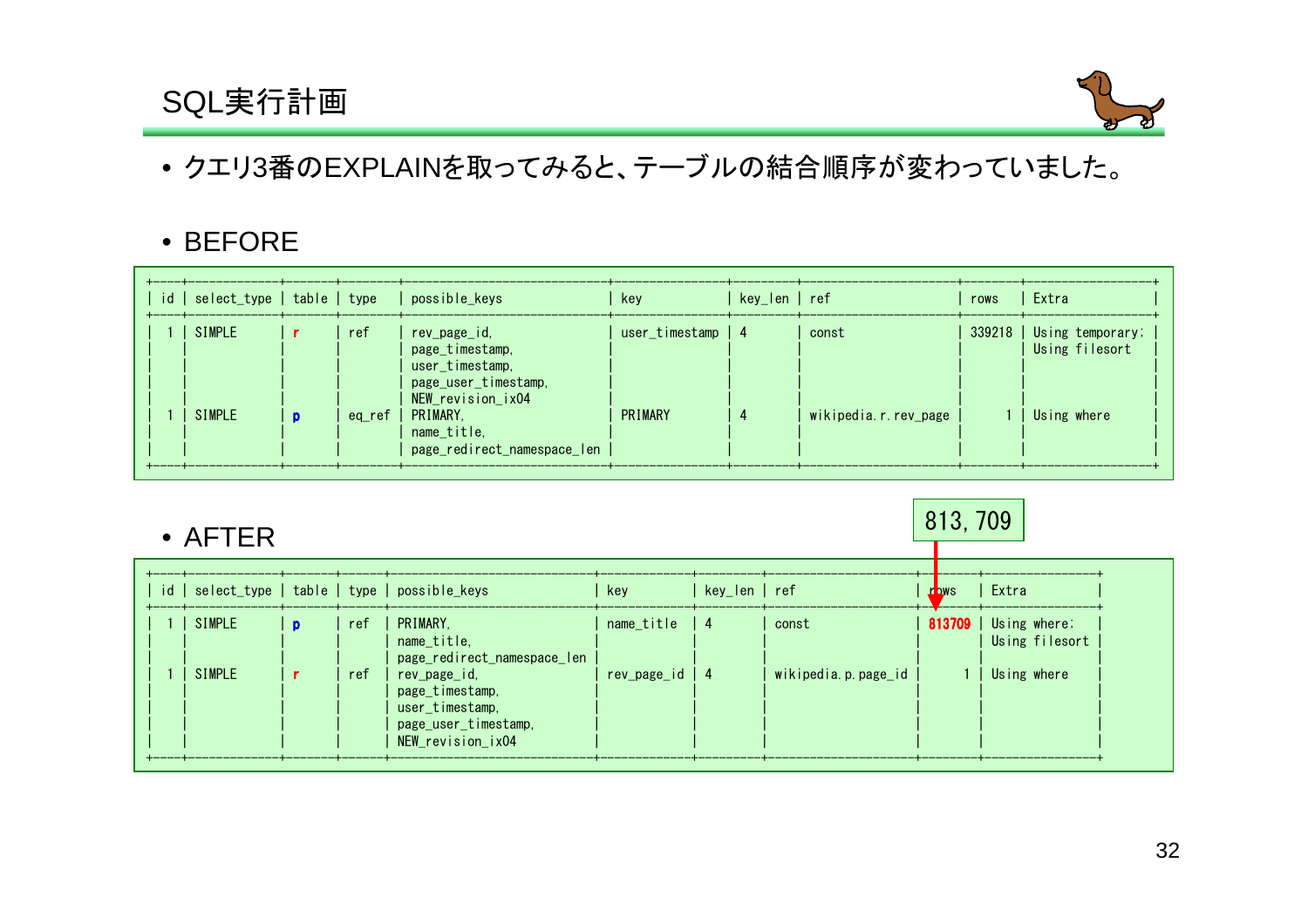見積もりレコード数が少ない

}



• pageテーブルの見積もりレコード数が813,709となっていますが、これは実際の値 よりもかなり少ないです。テーブル全体のレコード数は1,668,431、抽出条件を満たすレコードは1,348,094あります。ソースコードの以下の部分がポイントです。

```
storage/innobase/btr/btr0cur.cc
UNIV INTERN ib int64 t btr estimate n rows in range(\cdots{…if (i > divergence level + 1 && !is n rows exact) {
        /* In trees whose height is > 1 our algorithm

tends to underestimate: multiply the estimateby 2: */n\_rows = n\_rows \times 2;
    }/* Do not estimate the number of rows in the range
    to over 1 / 2 of the estimated rows in the wholetable */if (n_rows > table_n_rows / 2 && !is_n_rows_exact) {
        n rows = table n rows / 2;
        …
```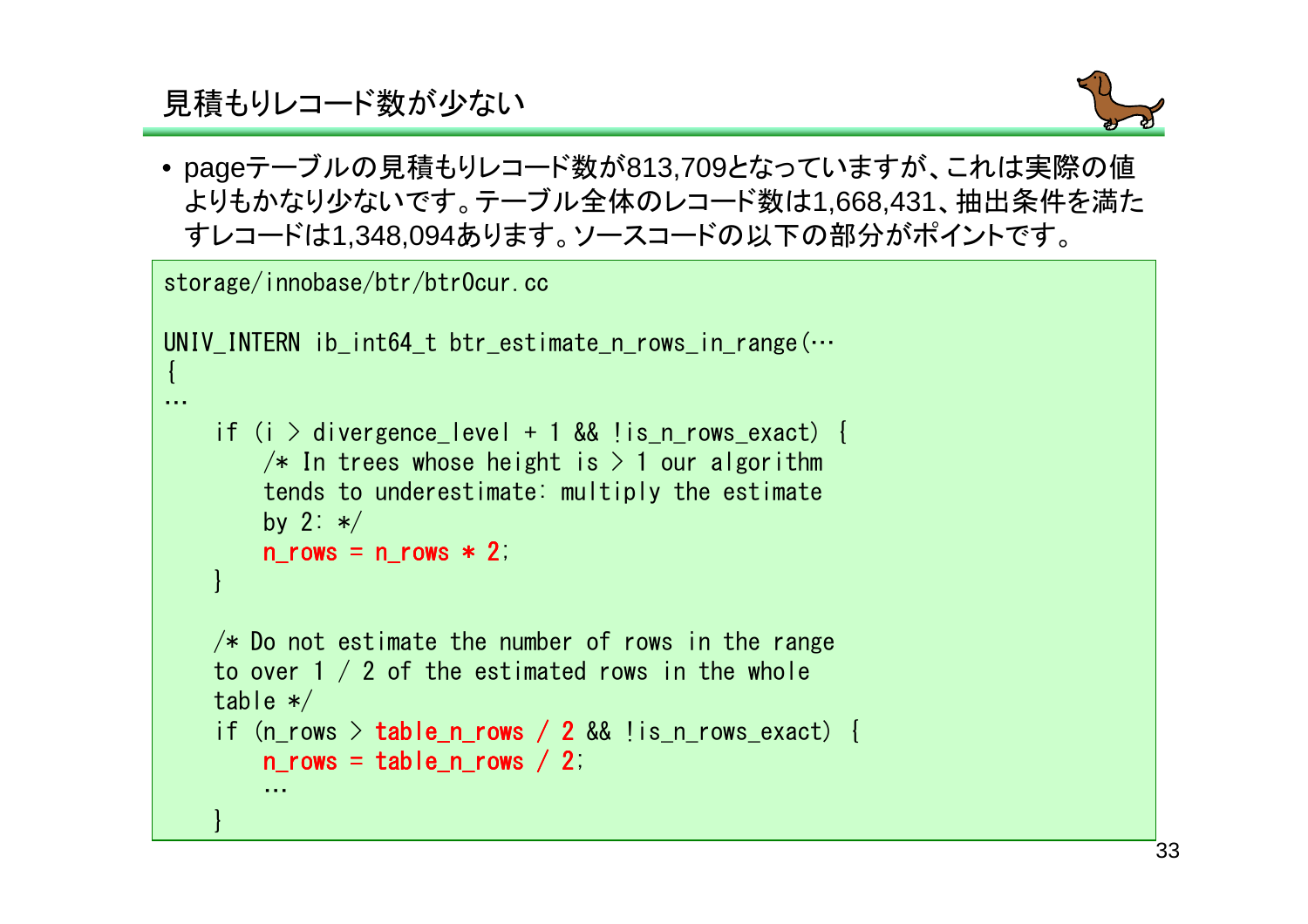## チューニングその8:ヒューリスティクスの排除

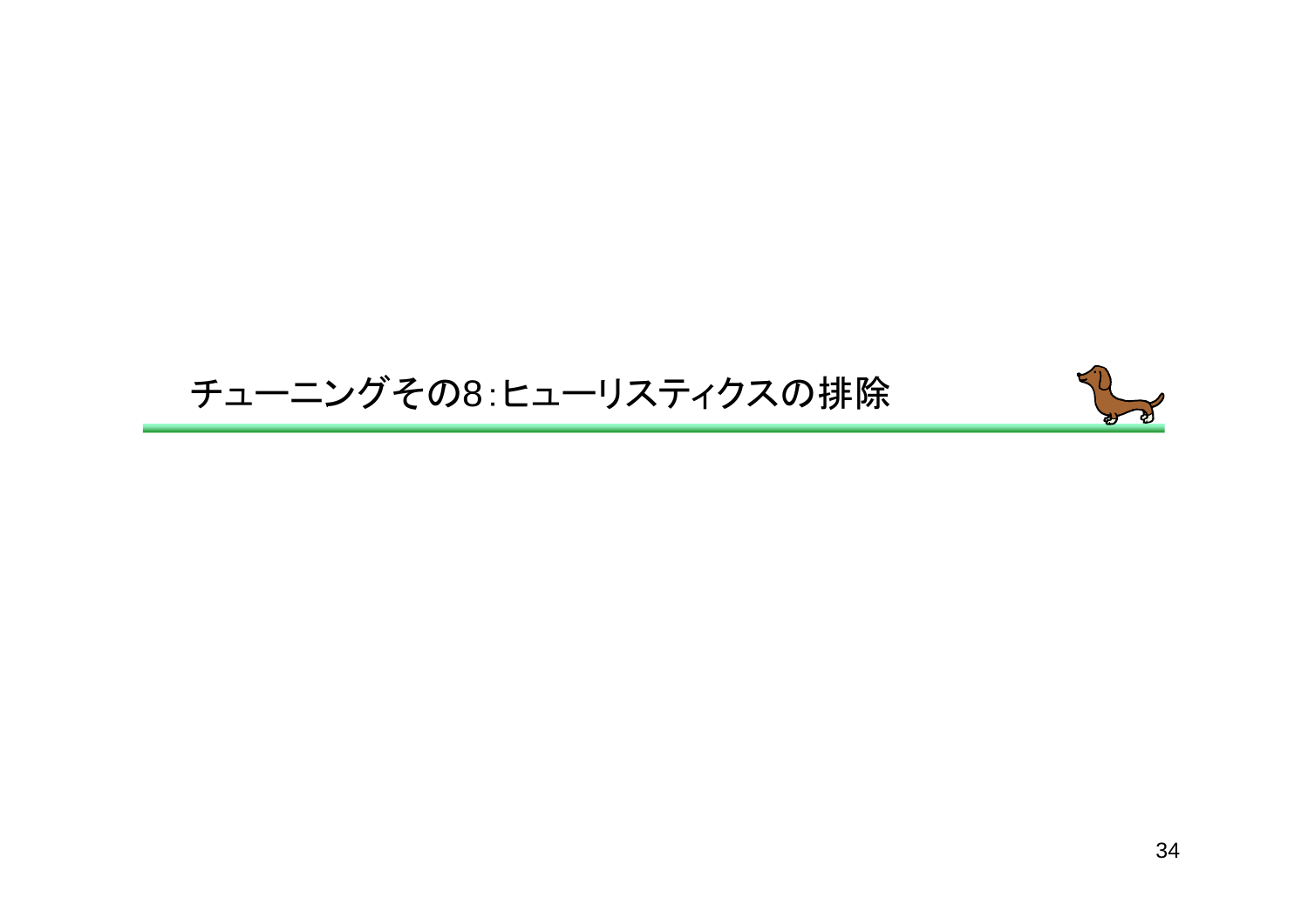#### 実態にそぐわないヒューリスティクス



- 先ほどの処理を言葉で説明すると、以下のようになります。
	- 11ペ —ヾノ(~∇-告 եե アミ!†1()1ペ —ヾノ\ アクセス! 7 ‡. ゖ ##フ <sup>11</sup>ページ(改造版では101ページ)アクセスしても正確なレコード数が分からなかった場合は、それまでに推定した見積もりレコード数を2倍にします。
	- – 見積もりレコード数がテーブル全体のレコード数の半分を超えていた場合は、テーブル全体のレコード数の半分に制限します。
- このアルゴリズムによって、テーブル全体の25%以上のレコードを抽出するアクセスパスはすべて同じコストになってしまいます。pageテーブルからは81%のレコードを抽出するのですから、もっと高いコストになるべきです。
- 外してみましょう。

```
if (i > divergence_level + 1 && !is_n_rows_exact) {
    \frac{1}{2} n_rows = n_rows * 2;
}if (n_rows > table_n_rows && !is_n_rows_exact) {
    n_ rows = table n rows;
    …}
```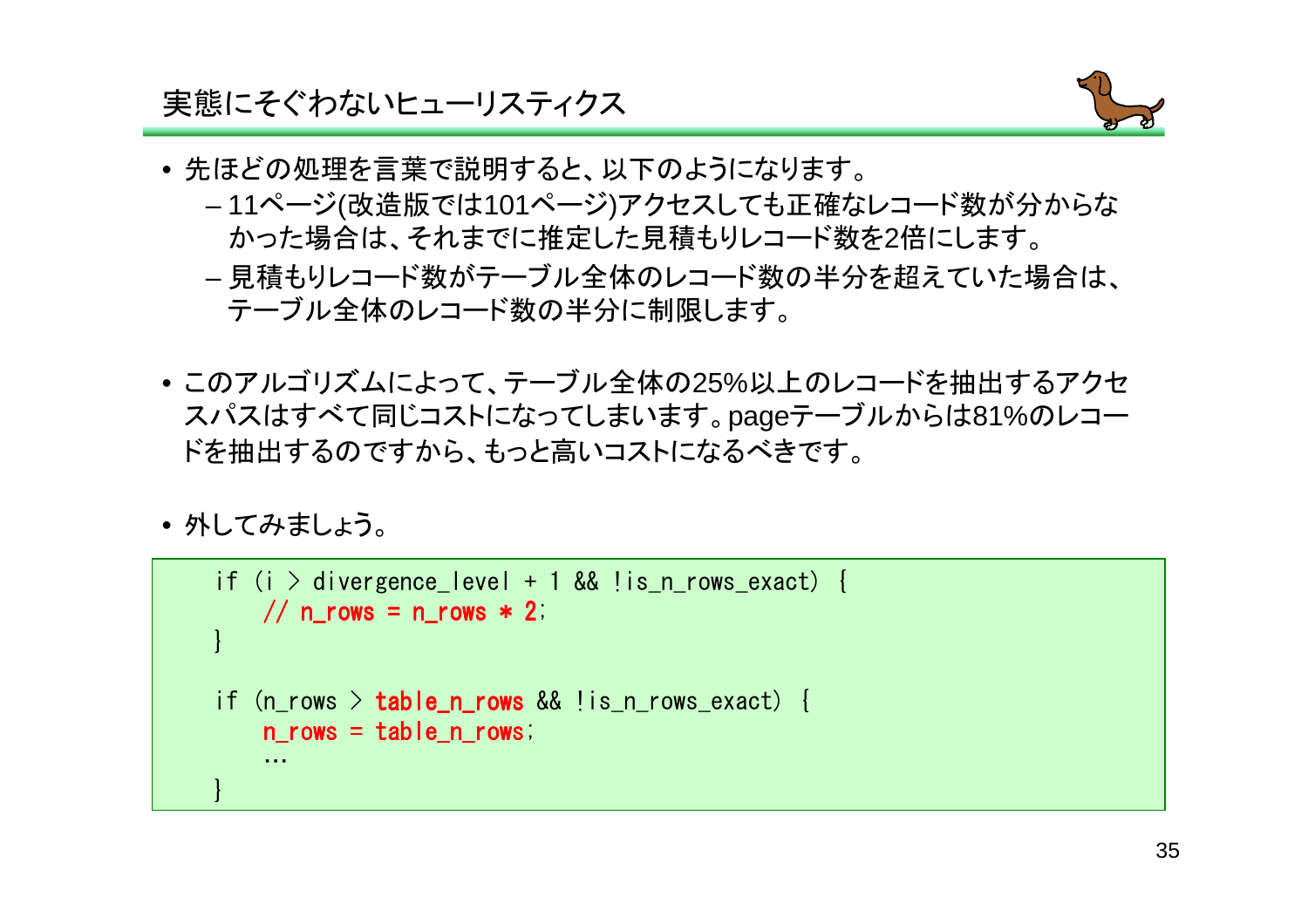

## • クエリ3番が直りました。



処理時間 ( 秒 )<br>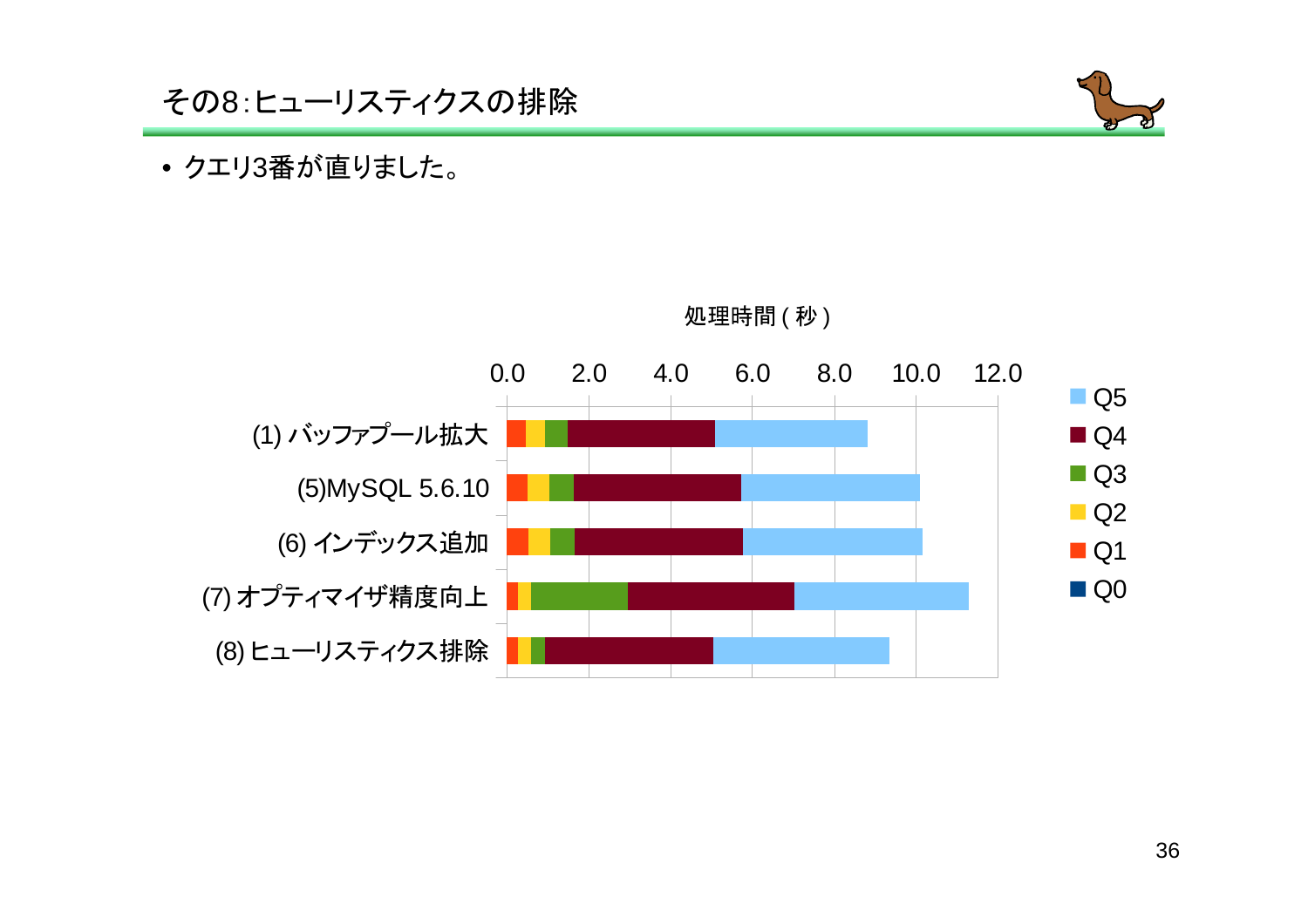## チューニングその9:オプティマイザ・ヒントの付与

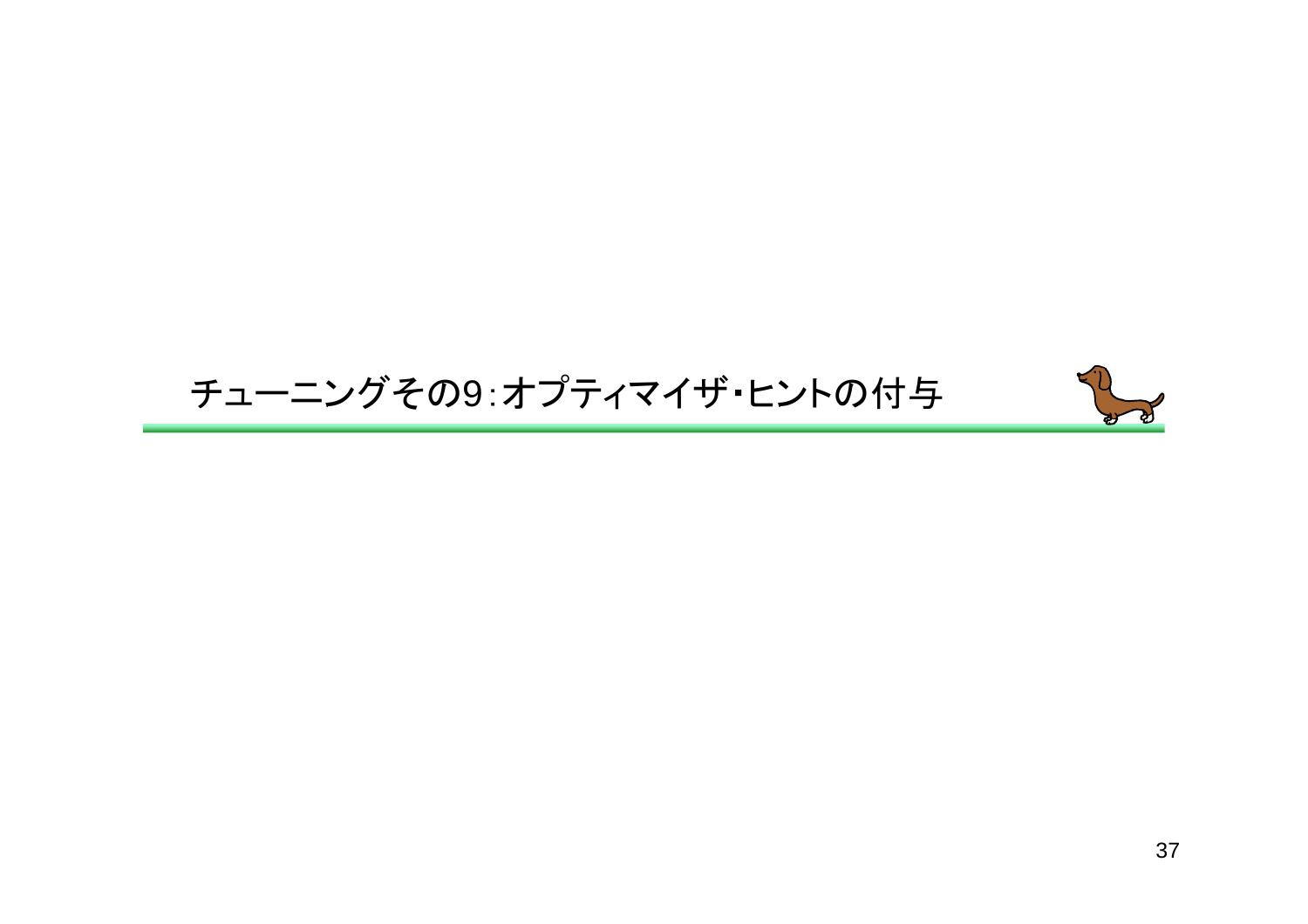## STRAIGHT\_JOIN *E* ORCE INDEX



- クエリ4番はrevisionテーブルを駆動表としてNEW\_revision\_ix04のインデックスフ ルスキャンをすると速いのですが、Optimizer Traceを見る限りMySQLはどうしてもこのSQL実行計画を選ぶことができないようです。
- そこで、オプティマイザ・ヒントを付与してこのSQL実行計画を強制します。なお チューニンガソン5ではレギュレーションでクエリ書き換えが禁止されていましたので、ここから先は業務での応用を見越したチューニング案となります。

```
SELECT /* Q4 */ STRAIGHT_JOIN r.rev_user, COUNT(*) AS c
   FROM revision r FORCE INDEX (NEW revision ix04)
    JOIN page p
ON p.page_id = r.rev_page
  WHERE p.page is redirect = 0AND p. page_namespace = 0GROUP BY r.rev_userORDER BY c DESC;
```
KEY `NEW revision ix04` (`rev\_user`, `rev\_page`)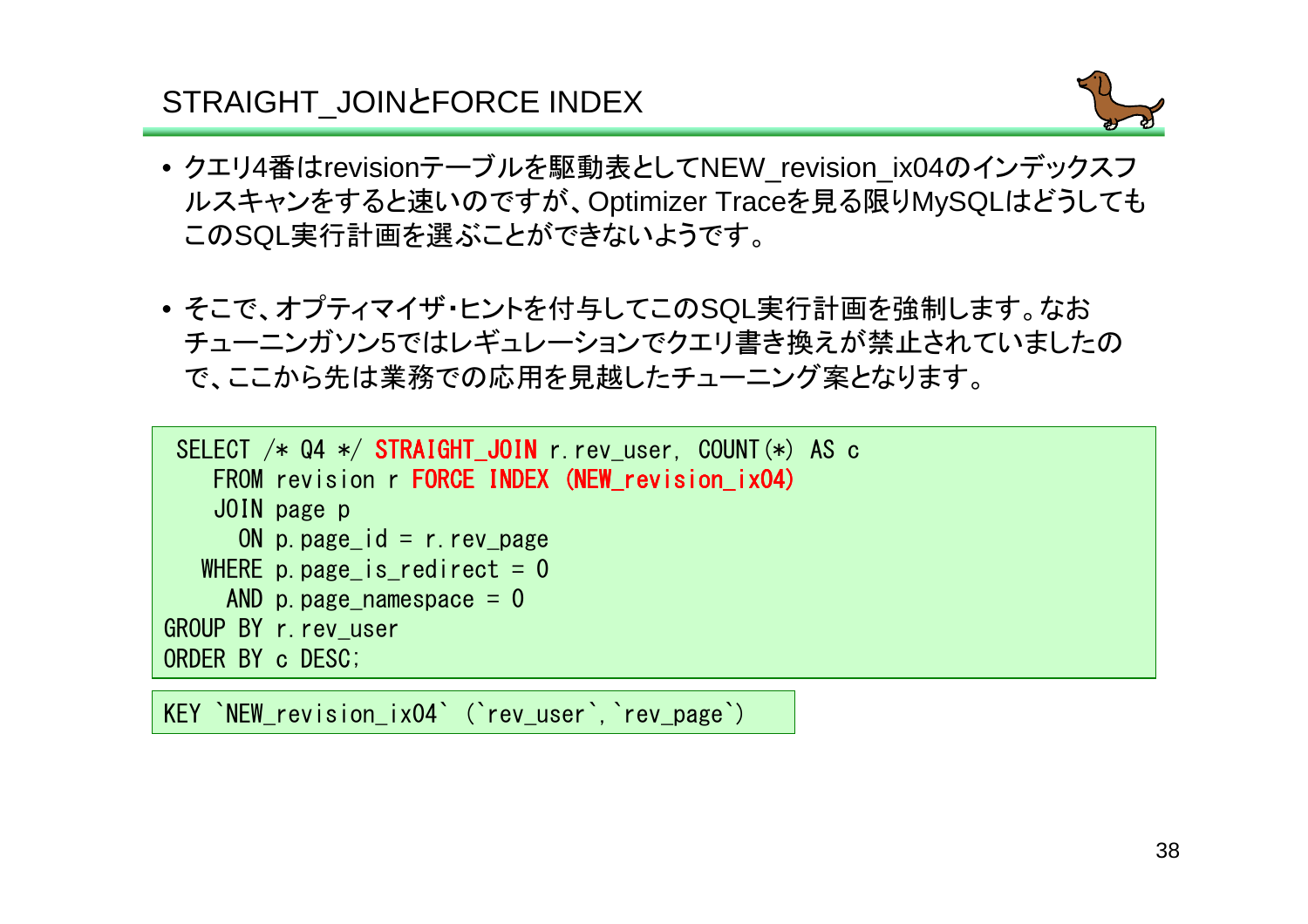Loose Index Scan



- クエリ4番で行っているチューニングは、GROUP BY句で集約されるカラムをイン デックスの先頭に配置するというものです。これによって集約の際のソート処理をなくすことができます。Loose Index Scanと呼ばれているテクニックです。http://dev.mysql.com/doc/refman/5.6/en/loose-index-scan.html
- Optimizer Traceのreconsidering\_access\_paths\_for\_index\_orderingセクション でLoose Index Scanが効いていることを確認できます。これはEXPLAINでは確認できません。

```
"reconsidering_access_paths_for_index_ordering": {"clause": "GROUP BY",
"index_order_summary": {
"table": "`revision` `r` FORCE INDEX (`NEW_revision_ix04`)","index_provides_order": true,"order_direction": "asc",
"index": "NEW_revision_ix04","plan_changed": true,
"access_type": "index_scan"} /* index_order_summary */
 /* reconsidering access paths for index ordering */
```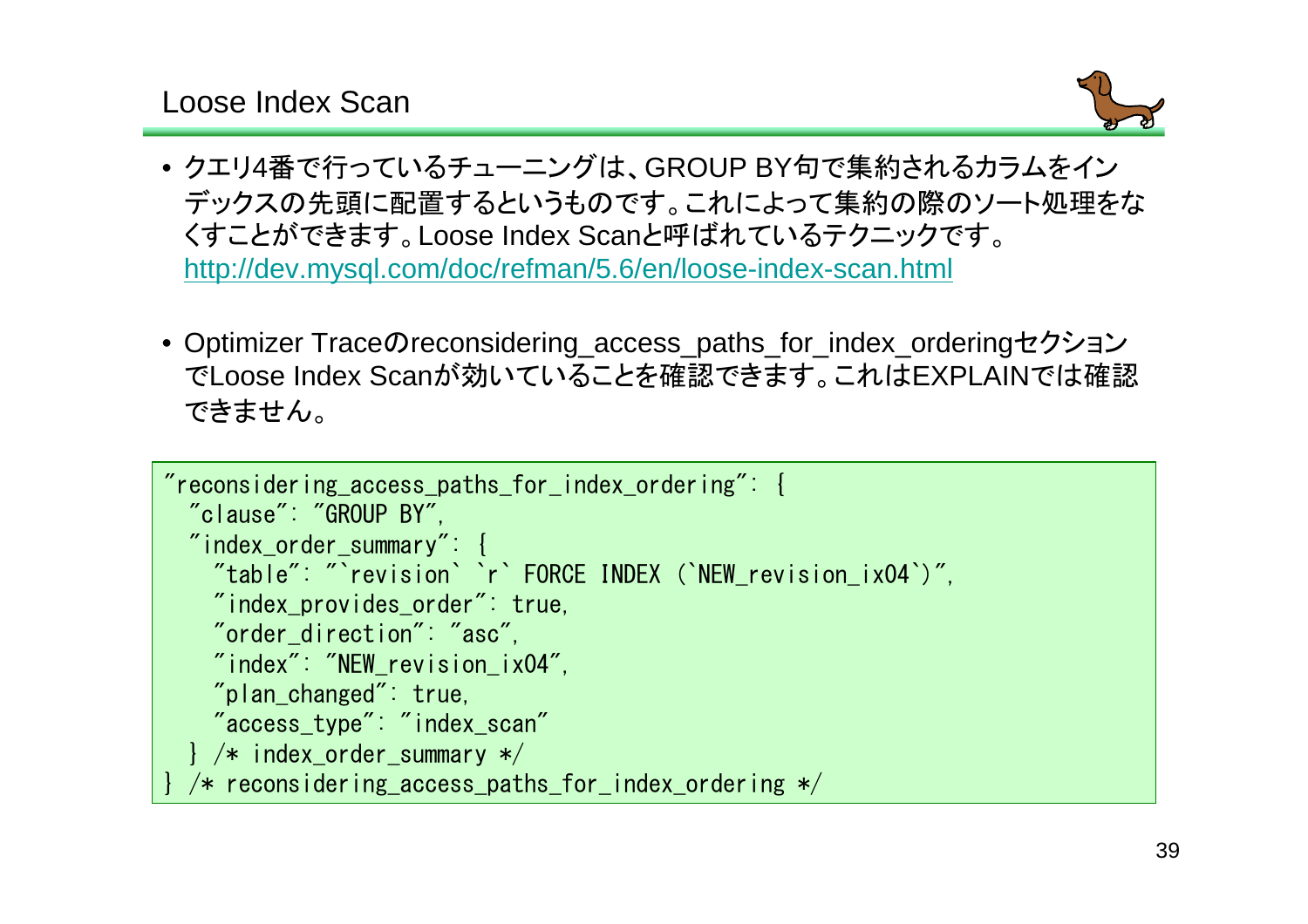#### sort\_buffer\_sizeの拡大



- クエリ4番は結果セットが39,434レコードと大きく、デフォルト設定ではORDER BY句の処理でディスクソートが実行されます。
- クエリの前後でSort\_merge\_passesの値を調べ、値の増加がなくなるところまでsort buffer sizeを増やします。

mysql> SHOW SESSION STATUS LIKE 'Sort\_merge\_passes';

```
mysql> pager head
mysql> SELECT /* Q4 */ STRAIGHT_JOIN r.rev_user, COUNT(*) AS c …mysql> pagermysql> SHOW SESSION STATUS LIKE 'Sort_merge_passes';mysql> SET SESSION sort buffer size = \cdots
```
• MySQL 5.5からMySQL 5.6にかけてsort\_buffer\_sizeのデフォルト値が2MBから256KBに削減されているので、注意が必要です。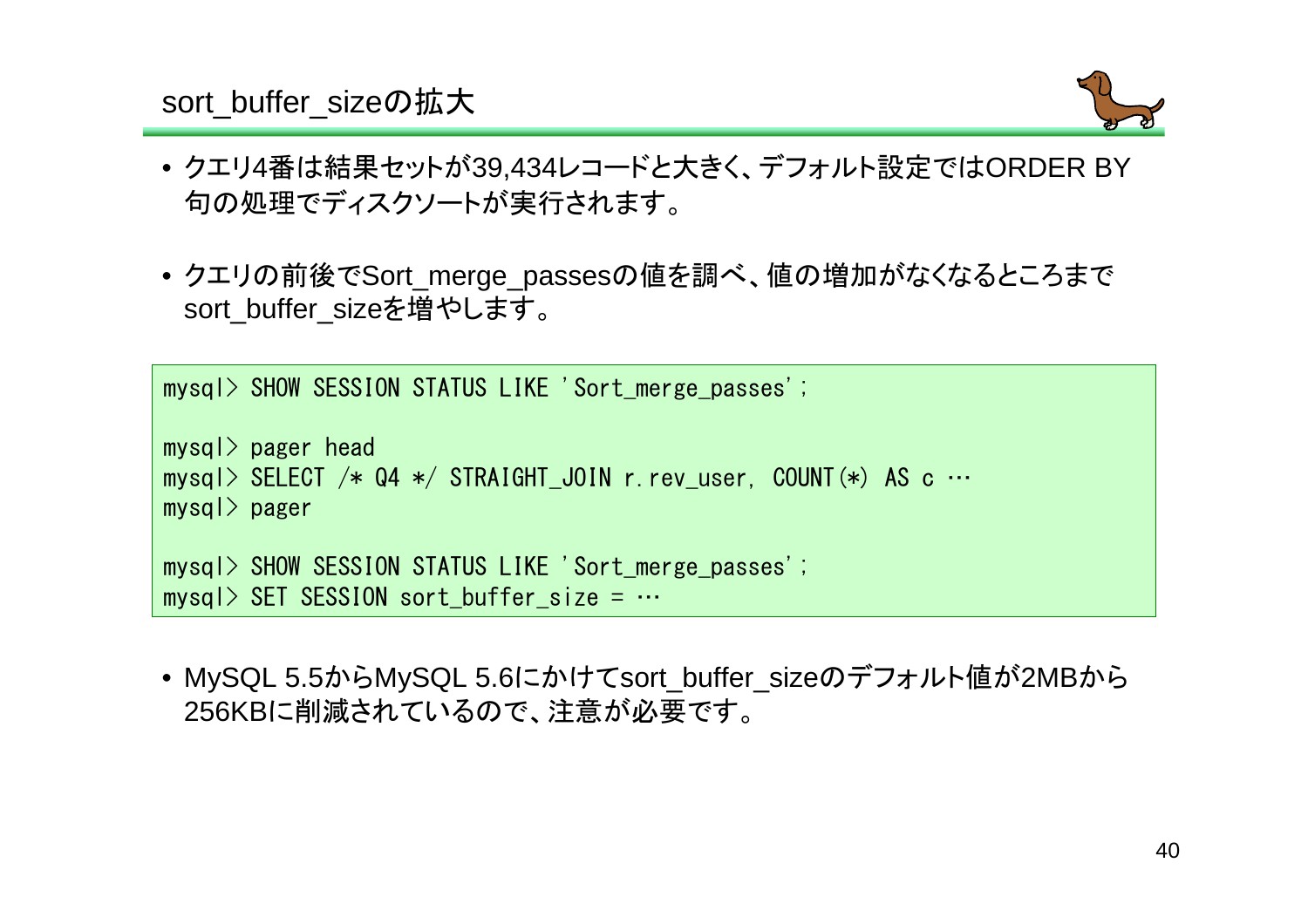その9:オプティマイザ・ヒントの付与



- オプティマイザ・ヒントを付与し、sort\_buffer\_sizeを1MBに増やしました。
- クエリ4番が2.5倍ほど速くなりました。



処理時間 ( 秒 )<br>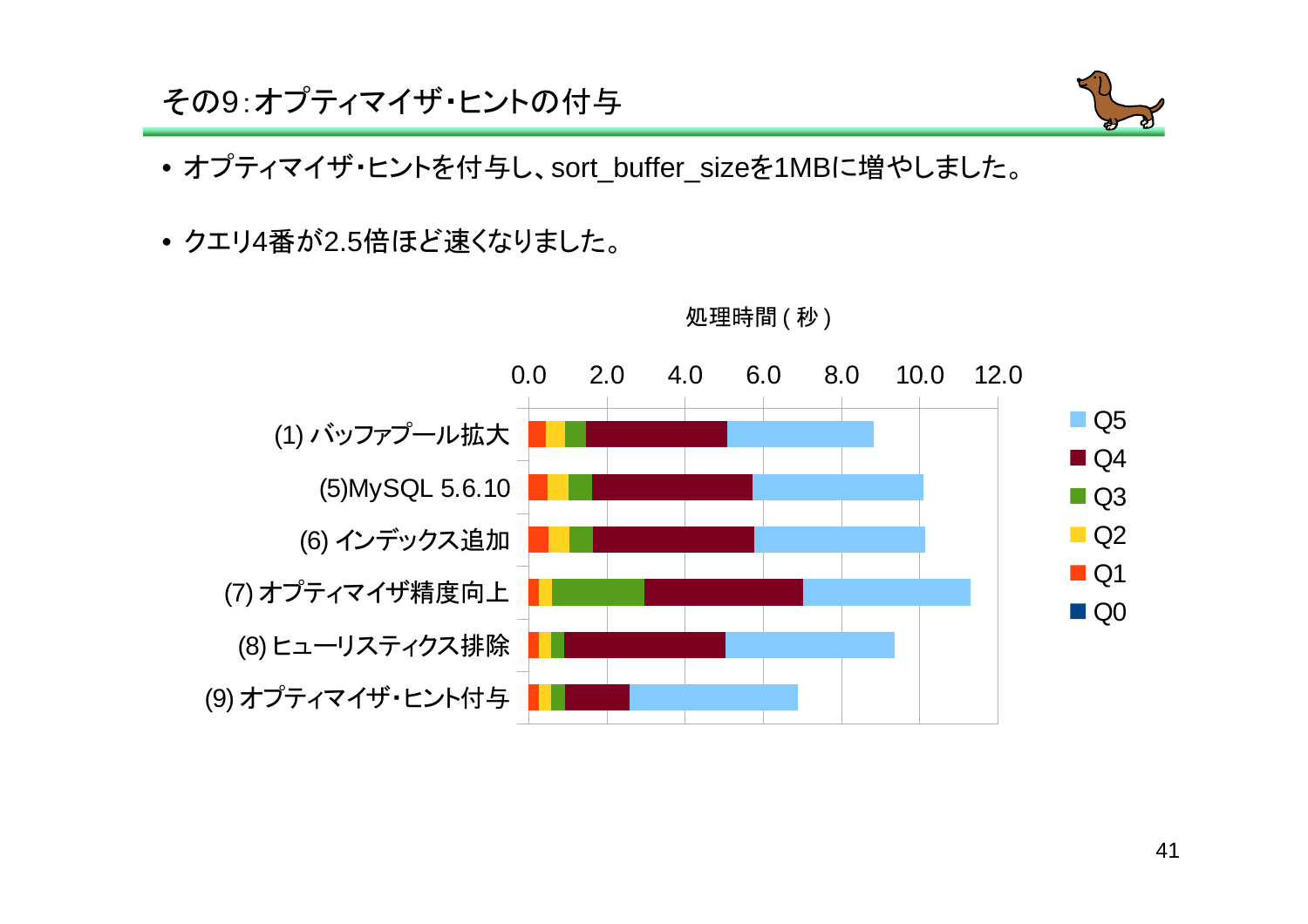# チューニングその10:サブクエリのマテリアライゼーション しょ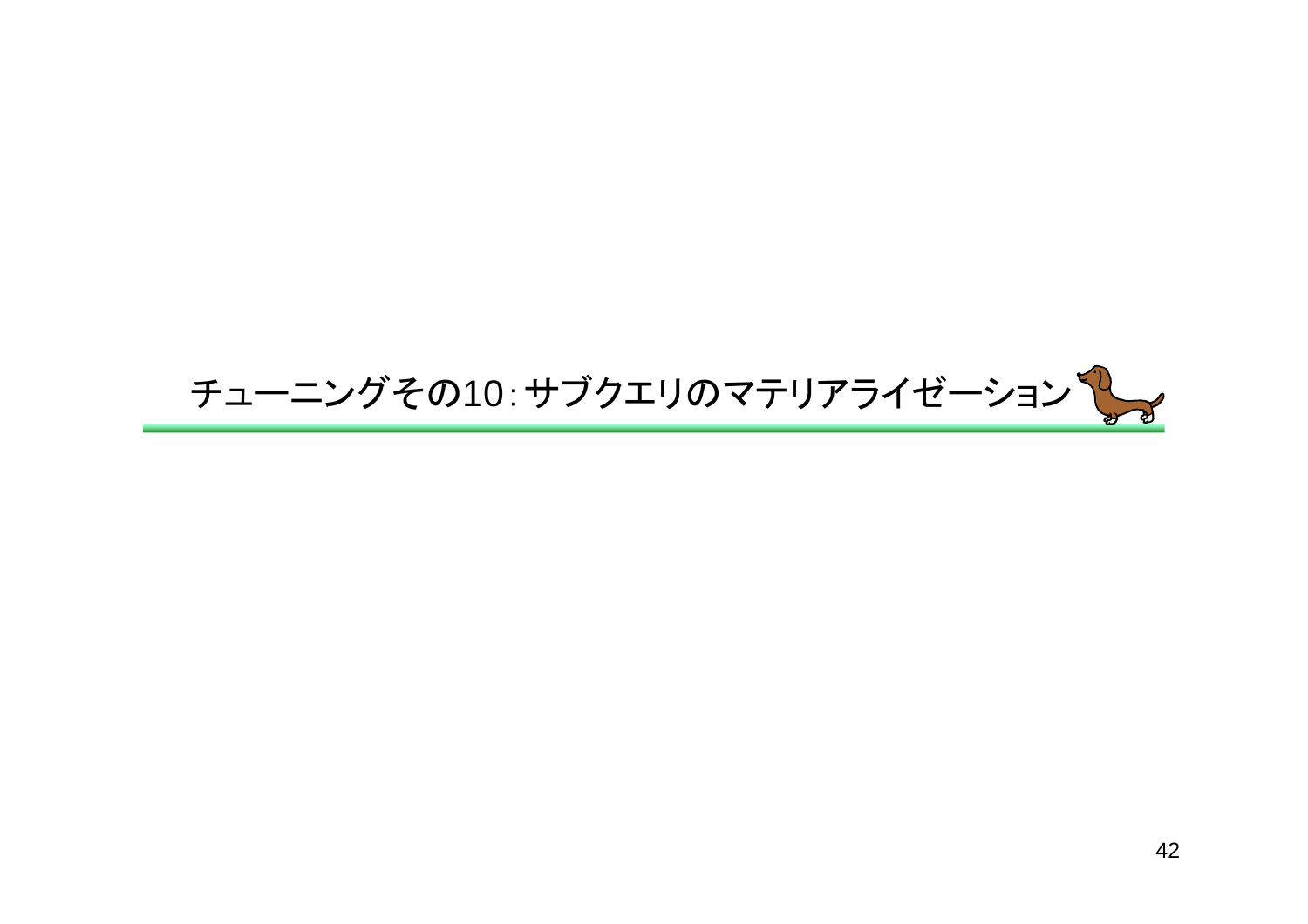### 中間テーブルの作成



- クエリ5番はGROUP BY句にファンクションが使われているため、クエリ4番よりも厳しい状況です。
- このようなクエリに対して、中間テーブルを作成して高速化を図るというテクニックがあります。

SELECT /\* Q5 \*/ SUBSTRING(r.rev\_timestamp, 1, 6), COUNT(\*) AS cFROM page p JOIN revision r ON p.page\_id = r.rev\_page WHERE  $p$  page  $is$  redirect = 0 AND p. page\_namespace  $= 0$ GROUP BY SUBSTRING(r.rev\_timestamp, 1, 6)ORDER BY c DESC;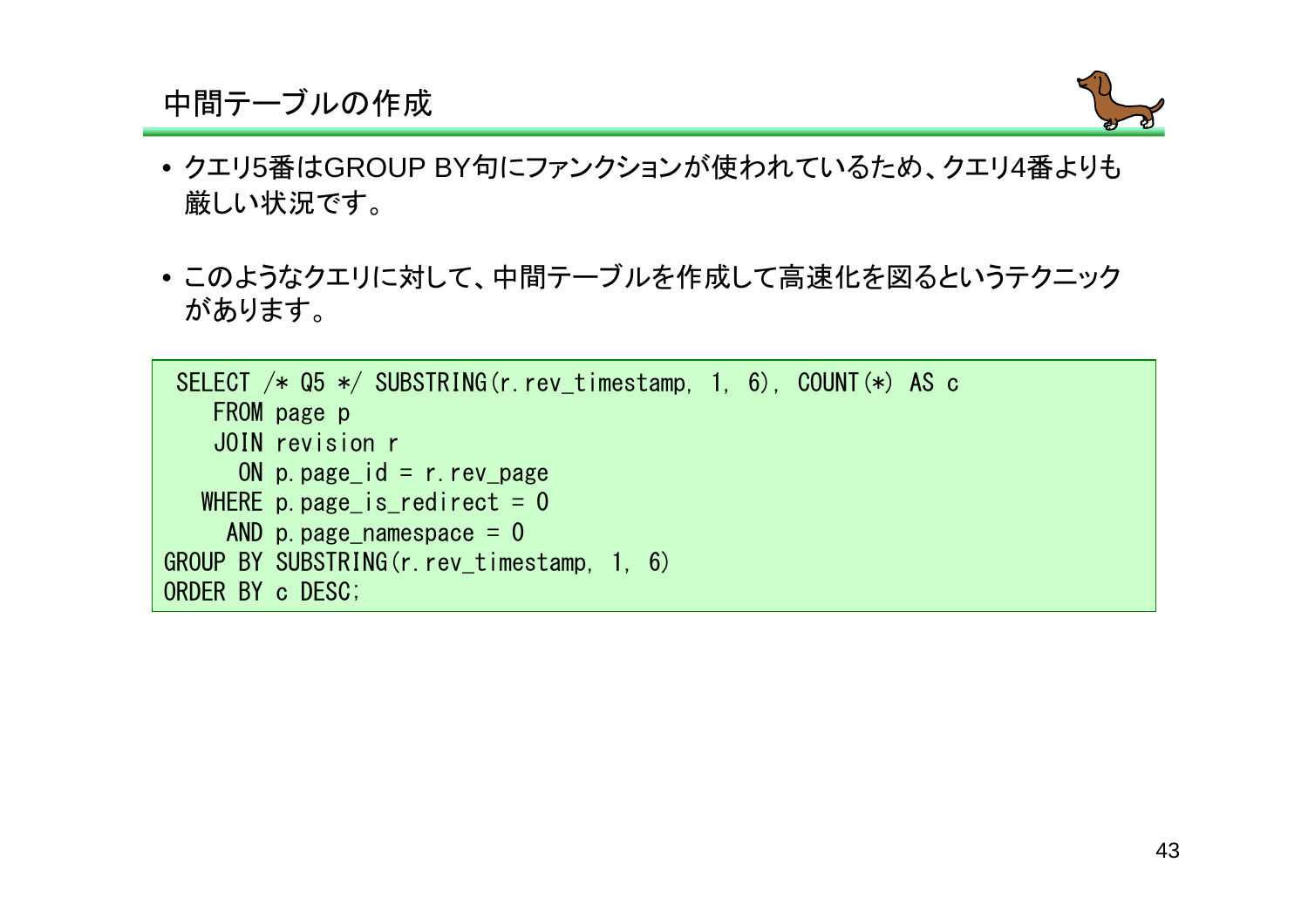#### サブクエリのマテリアライゼーション



- revisionテーブルをFROM句のサブクエリ内に囲い込んで、同時にSUBSTRING ファンクションを解決しておきます。MySQLには、FROM句のサブクエリに対して中 間テーブルを作成するという性質があります。これをマテリアライゼーションと呼びます。
- EXPLAINを取るとDERIVEDというselect\_typeが確認できます。処理レコード数が 少ない場合はマテリアライゼーションのオーバーヘッドによってむしろ遅くなりますが、処理レコード数が多い場合には試してみる価値があります。
- バッドノウハウなので、あまりおすすめはしません。

```
SELECT /* Q5 */ r.rev_timestamp_ym, COUNT(*) AS cFROM page p JOIN(SELECT rev_page, SUBSTRING(rev_timestamp, 1, 6) AS rev_timestamp_ym
           FROM revision) r
ON p.page_id = r.rev_page
   WHERE p page_is_redirect = 0
    AND p.page namespace = 0GROUP BY r.rev_timestamp_ymORDER BY c DESC;
```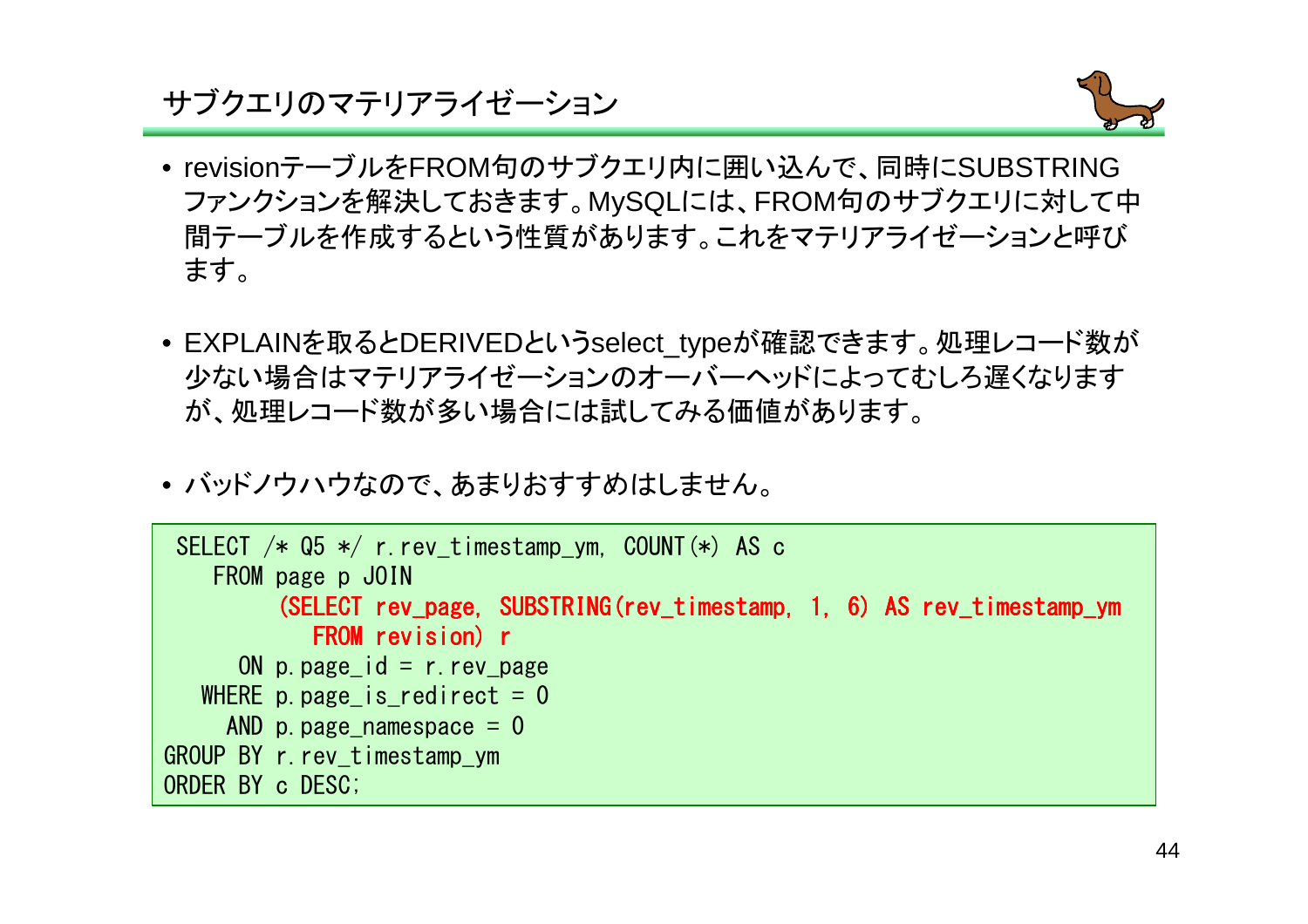tmp\_table\_sizeとmax\_heap\_table\_sizeの拡大



- マテリアライゼーションにはMEMORYストレージエンジンが用いられます。ただし、 tmp\_table\_sizeを超える場合は途中でMyISAMストレージエンジンに切り替わります。もちろんMEMORYストレージエンジンで処理が完結する方が性能がよいです。
- クエリの前後でCreated\_tmp\_disk\_tablesの値を調べ、値の増加がなくなるところまでtmp\_table\_sizeを増やします。またtmp\_table\_sizeはmax\_heap\_table\_sizeよりも大きくできないので、max\_heap\_table\_sizeも合わせて増やします。

mysql> SHOW SESSION STATUS LIKE 'Created tmp disk tables';

```
mysql> pager head
mysql> SELECT /* Q5 */ r.rev_timestamp_ym, COUNT(*) AS c …mysql> pagermysql> SHOW SESSION STATUS LIKE 'Created_tmp_disk_tables';mysql> SET SESSION max heap table size = \cdotsmysql> SET SESSION tmp_table_size = \cdots
```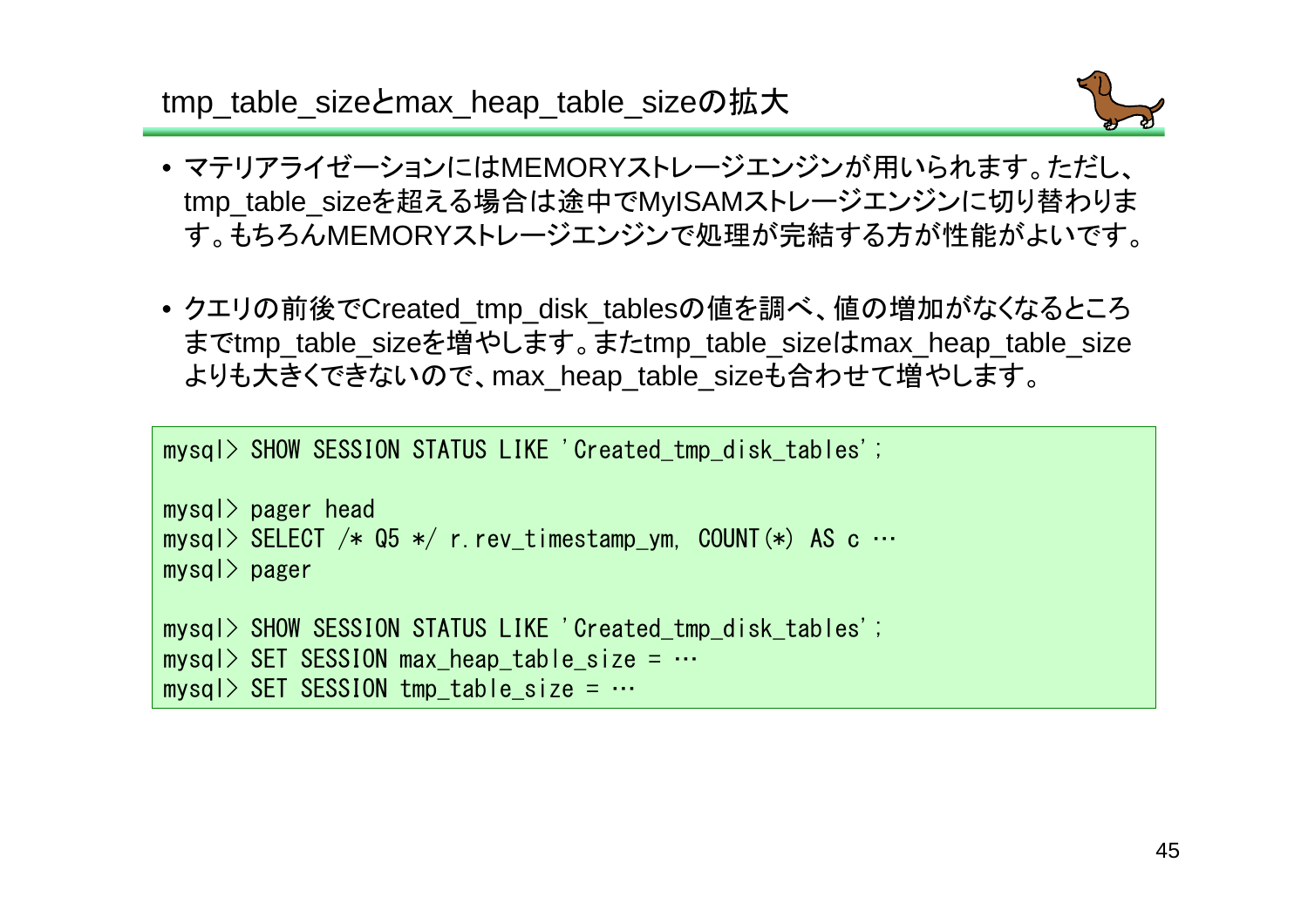その10:サブクエリのマテリアライゼーション



- クエリを書き換えて、tmp\_table\_sizeを32MBに増やしました。
- クエリ5番が1.7倍ほど速くなりました。



処理時間 ( 秒 )<br>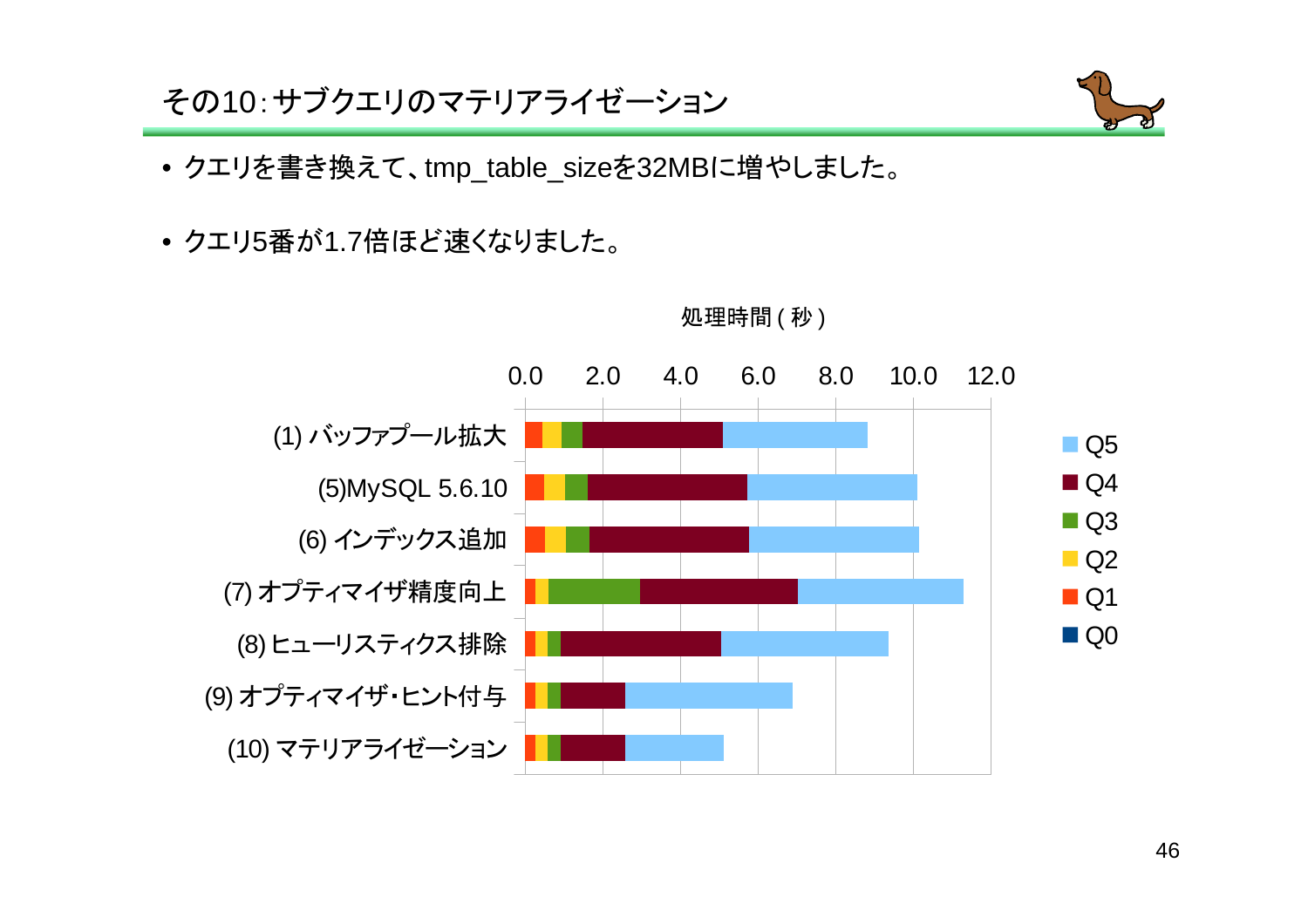## チューニングその11:テーブルの非正規化

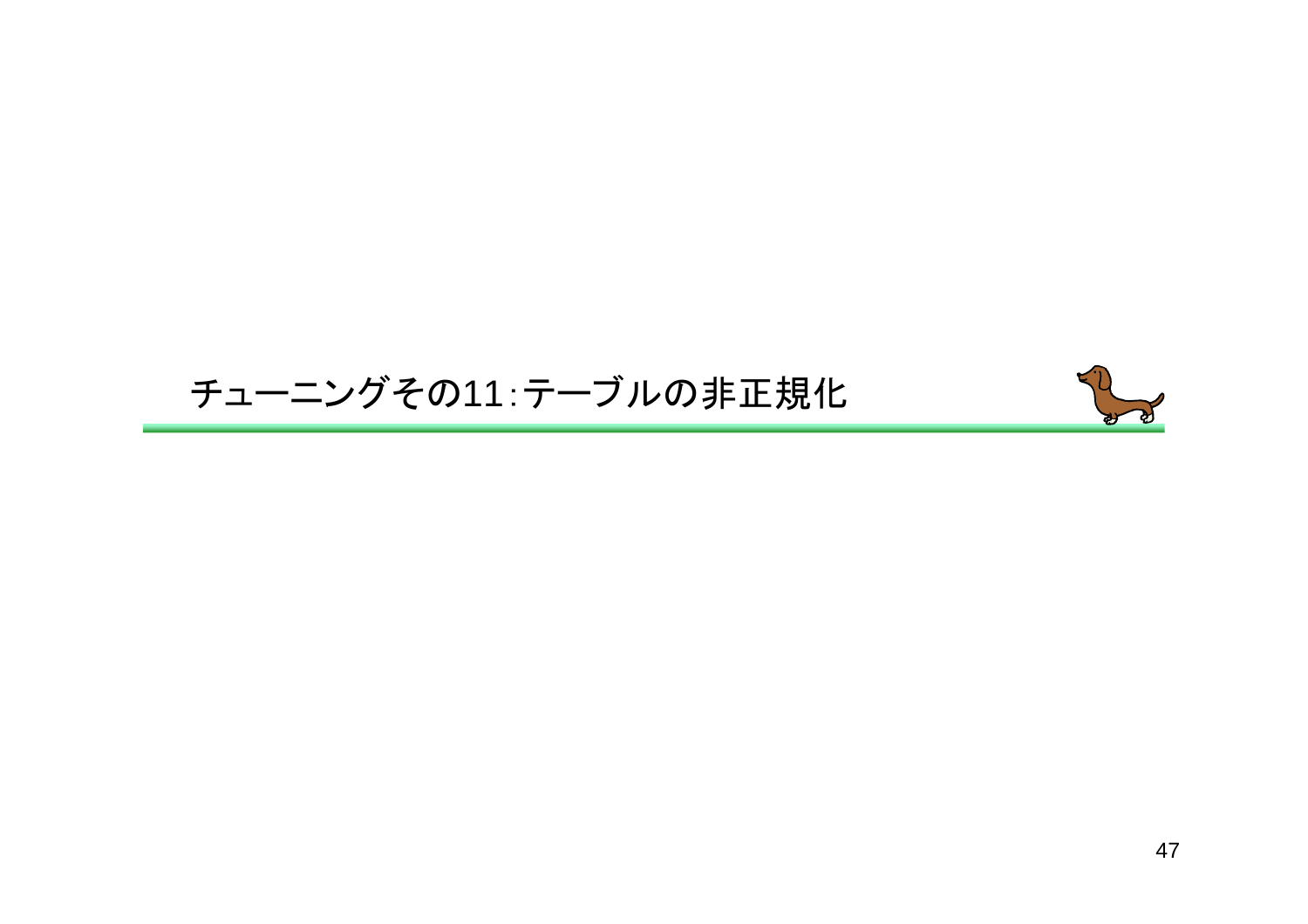## テーブルの非正規化



- チューニングの前提条件をどこまで覆してよいのか悩むところですが、今回のよう に大量のレコードを処理する分析系のクエリに対しては、テーブルの非正規化がよく効きます。
- page\_id、rev\_idを主キーとしたテーブルを作成します。あらかじめrev\_timestampから年月を取り出したカラムを追加しておくと、クエリ5番で役に立ちます。

```
CREATE TABLE page_revision (
  `page id` int(10) unsigned NOT NULL,
  `rev id` int(10) unsigned NOT NULL,
  …
`rev_timestamp` binary(14) NOT NULL DEFAULT '¥0¥0¥0¥0¥0¥0¥0¥0¥0¥0¥0¥0¥0¥0',
`rev_timestamp_ym` binary(14) NOT NULL DEFAULT '¥0¥0¥0¥0¥0¥0¥0¥0¥0¥0¥0¥0¥0¥0',PRIMARY KEY (`page id`, `rev id`).

KEY `page_revision_ix01` (`rev_user`,`page_namespace`,`page_is_redirect`,`page_touched`),KEY `page_revision_ix02` (`rev_timestamp_ym`,`page_namespace`,`page_is_redirect`)) DEFAULT CHARSET=utf8;INSERT INTO page_revision (page_id, rev_id, …, rev_timestamp_ym)
SELECT p.page_id, r.rev_id, …, SUBSTRING(r.rev_timestamp, 1, 6)
 FROM page p
JOIN revision r
ON p.page_id = r.rev_page;
```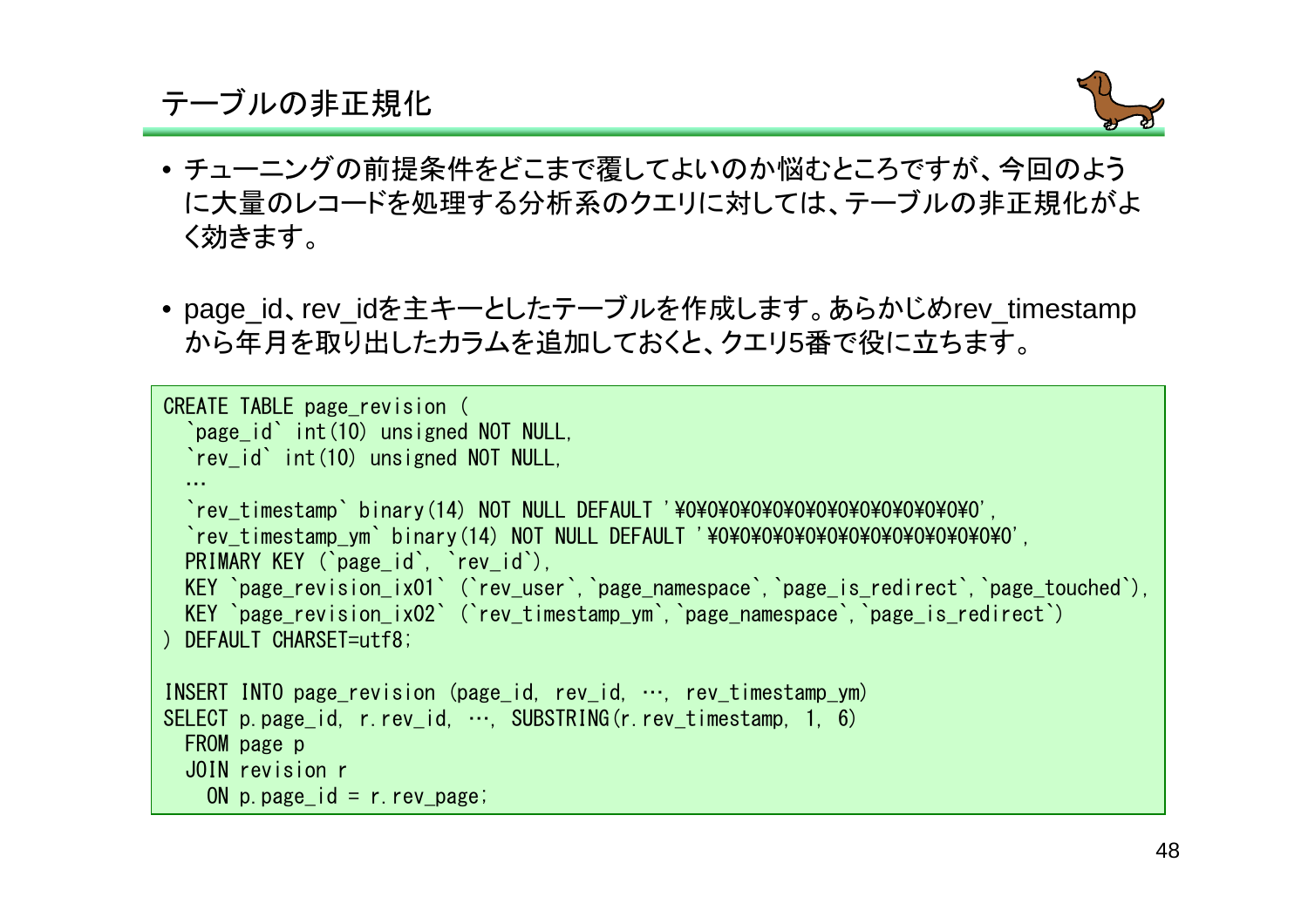## その11:テーブルの非正規化



#### • 全体の処理が3.8倍ほど速くなりました。



処理時間 ( 秒 )<br>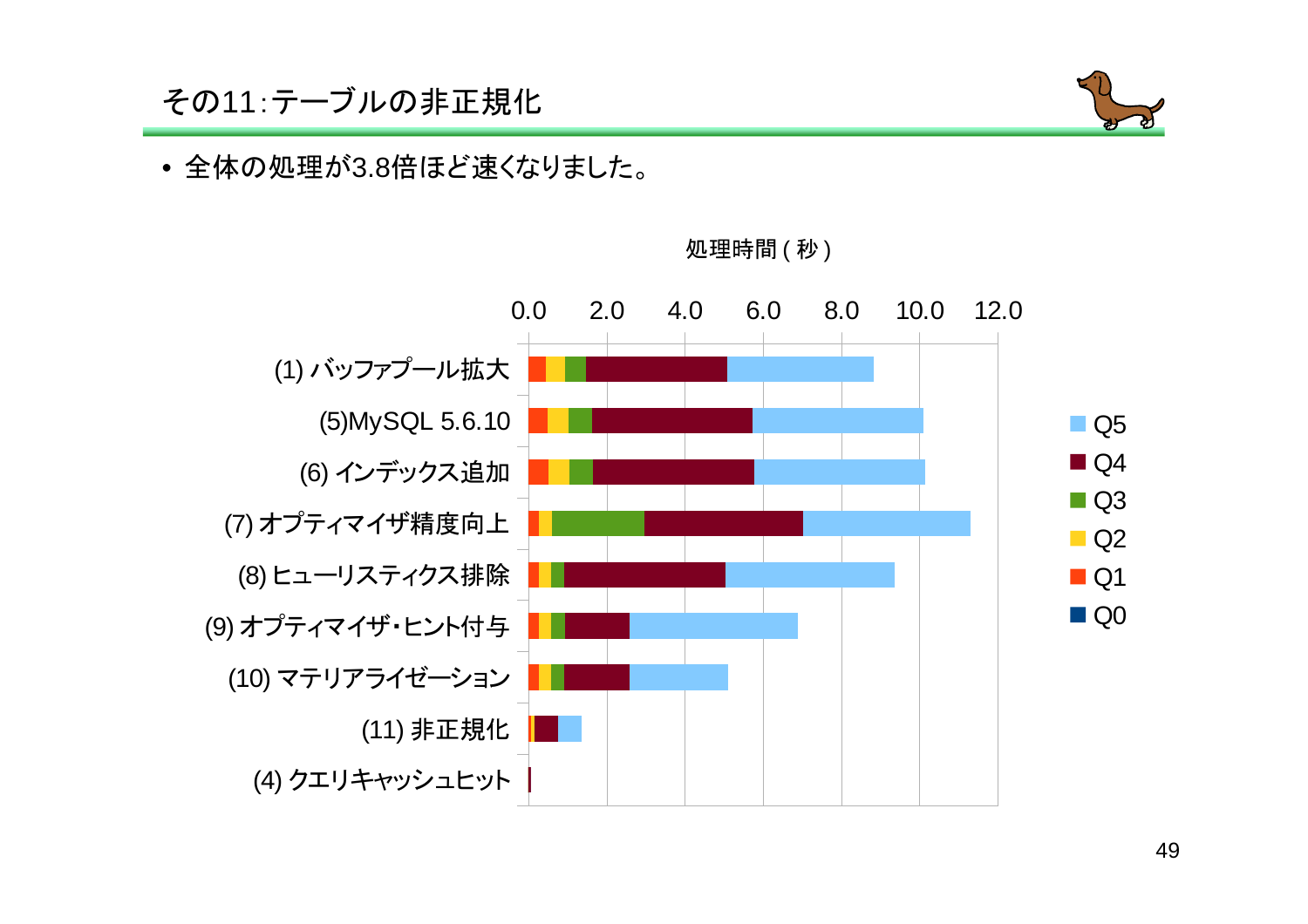## まとめ

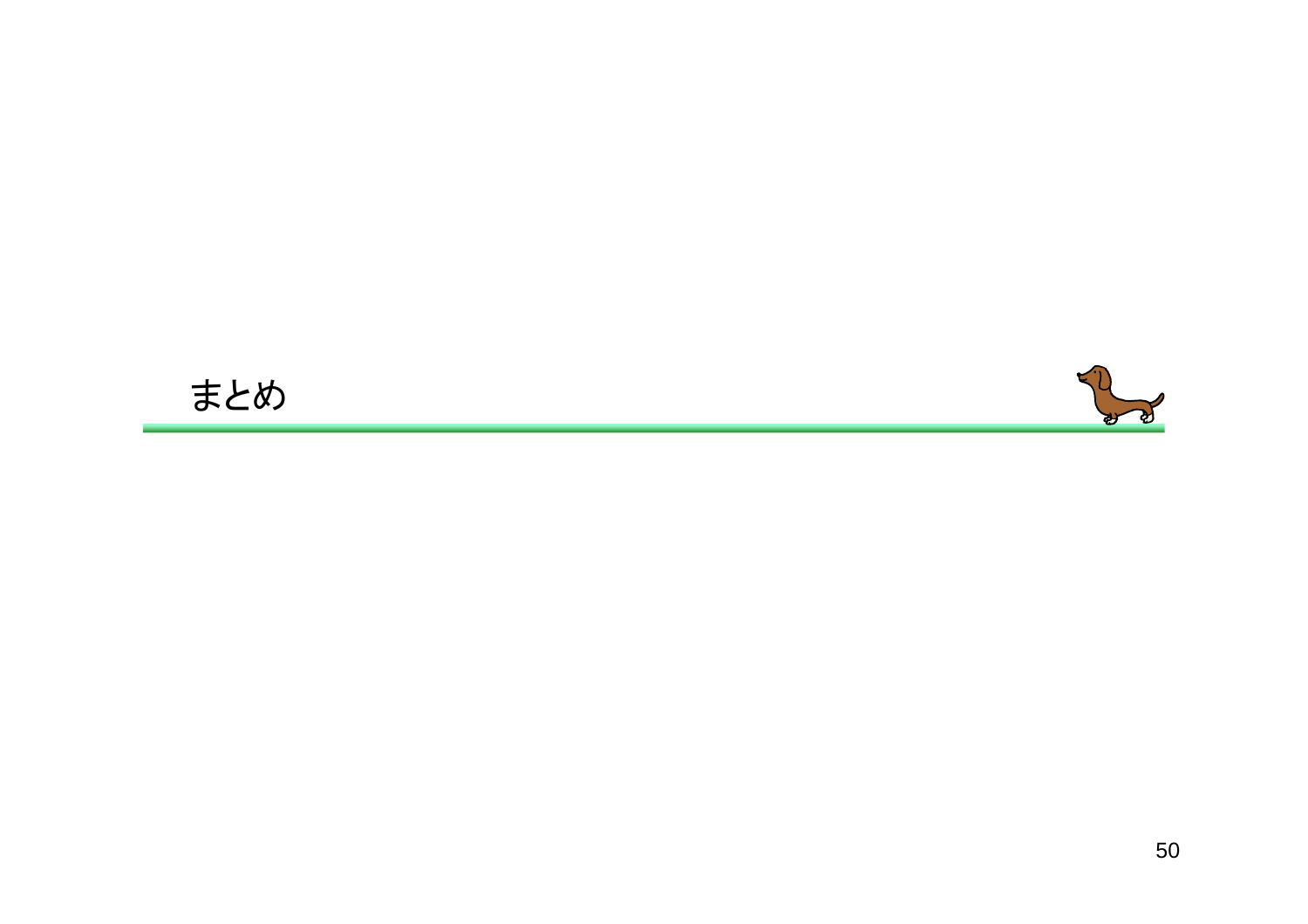まとめ



- チューニングは、どこまで前提条件を覆せるかの勝負です。「この処理、なくてもいいよね」というちゃぶ台返しを常に狙っていきたいところです。
- さまざまな制約により普通のチューニングをすることになった場合は、MySQL 5.6 のOptimizer Traceが役に立つと思います。ただ、今のところ中身を理解するにはMySQLのソースコードと照らし合わせて読み解く必要があります。
- 残念ながらMySQLのSQLオプティマイザはあまり賢くないので、オプティマイザ・ヒ ントを付与しなければならないこともありますし、クエリの書き換えを強いられること もあります。O/Rマッパーを利用している環境であっても、オプティマイザ・ヒントを挿し込んだりクエリを書き換えたりする手段は確保しておきたいところです。
- チューニンガソン5のテストデータは、SQLオプティマイザの弱点をあぶり出すとてもよいサンプルでした。もう少し詳しく調べてからbugs.mysql.comに改善要望を出していこうと思います。